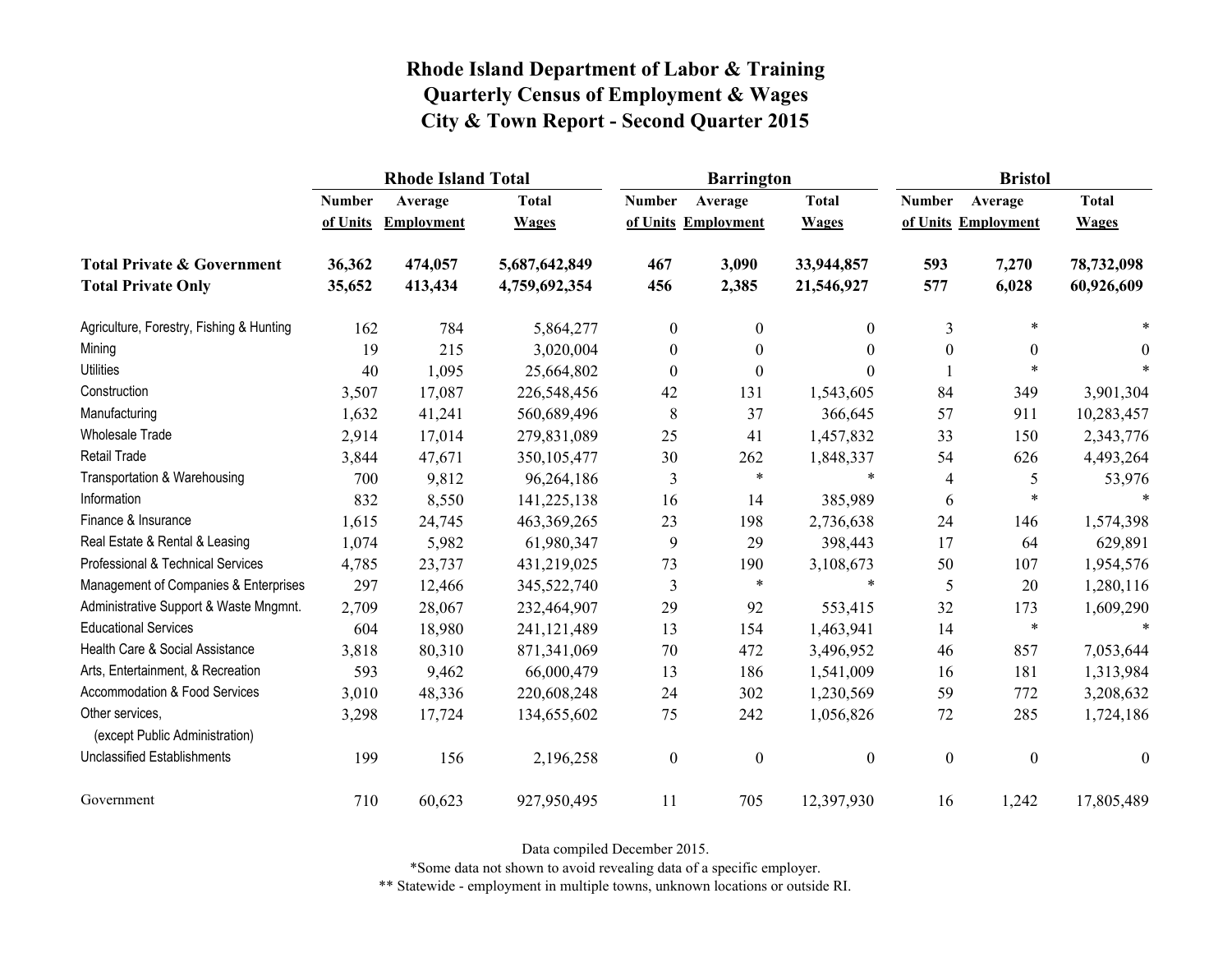|                                                   | <b>Burrillville</b> |                     |              |                  | <b>Central Falls</b> |                  | Charlestown      |                     |              |
|---------------------------------------------------|---------------------|---------------------|--------------|------------------|----------------------|------------------|------------------|---------------------|--------------|
|                                                   | <b>Number</b>       | Average             | <b>Total</b> | <b>Number</b>    | Average              | <b>Total</b>     | <b>Number</b>    | Average             | <b>Total</b> |
|                                                   |                     | of Units Employment | <b>Wages</b> |                  | of Units Employment  | <b>Wages</b>     |                  | of Units Employment | <b>Wages</b> |
| <b>Total Private &amp; Government</b>             | 285                 | 3,104               | 29,476,257   | 251              | 2,979                | 27,022,164       | 233              | 1,571               | 15,467,525   |
| <b>Total Private Only</b>                         | 269                 | 2,510               | 22,684,436   | 242              | 2,377                | 19,125,888       | 218              | 1,361               | 13,074,614   |
| Agriculture, Forestry, Fishing & Hunting          | 3                   | $\ast$              | *            | $\mathbf{0}$     | $\theta$             | $\mathbf{0}$     | $\overline{2}$   | $\ast$              |              |
| Mining                                            | $\theta$            | $\theta$            | $\theta$     | 0                | $\theta$             | $\theta$         | 3                | $\ast$              |              |
| <b>Utilities</b>                                  | 2                   | $\ast$              | $\ast$       | $\Omega$         | $\theta$             | $\theta$         | $\boldsymbol{0}$ | $\boldsymbol{0}$    | $\theta$     |
| Construction                                      | 60                  | 238                 | 3,390,275    | 26               | 112                  | 1,173,165        | 53               | 164                 | 1,786,818    |
| Manufacturing                                     | 12                  | 562                 | 7,088,795    | 27               | 518                  | 4,866,050        | 3                | $\ast$              |              |
| <b>Wholesale Trade</b>                            | 18                  | 69                  | 888,081      | 3                | 34                   | 471,436          | 6                | 20                  | 485,015      |
| <b>Retail Trade</b>                               | 20                  | 136                 | 763,500      | 48               | 236                  | 1,527,658        | 19               | 144                 | 969,124      |
| Transportation & Warehousing                      | 3                   | 11                  | 166,122      | 4                | $\ast$               | $\ast$           | 3                | $\ast$              |              |
| Information                                       | 5                   | 30                  | 245,717      | $\overline{2}$   | $\ast$               | $\ast$           | 5                | 21                  | 96,284       |
| Finance & Insurance                               |                     | $\ast$              | $\ast$       | 8                | 65                   | 609,492          | 9                | 51                  | 827,772      |
| Real Estate & Rental & Leasing                    | 3                   | 5                   | 35,600       | 6                | 35                   | 272,892          | 7                | 26                  | 274,167      |
| Professional & Technical Services                 | 24                  | 42                  | 617,219      | 10               | 12                   | 106,377          | 22               | 44                  | 637,622      |
| Management of Companies & Enterprises             | $\theta$            | $\boldsymbol{0}$    | $\Omega$     | $\theta$         | $\boldsymbol{0}$     | $\theta$         | $\mathbf{0}$     | $\ast$              |              |
| Administrative Support & Waste Mngmnt.            | 20                  | 84                  | 705,540      | 15               | 323                  | 3,016,773        | 20               | 77                  | 695,063      |
| <b>Educational Services</b>                       | 3                   | 33                  | 164,392      | $\overline{2}$   | *                    | $\ast$           | 3                | $\ast$              |              |
| Health Care & Social Assistance                   | 26                  | 563                 | 4,783,028    | 35               | 521                  | 3,622,282        | 20               | 135                 | 1,392,126    |
| Arts, Entertainment, & Recreation                 | 6                   | 68                  | 245,293      | $\boldsymbol{0}$ | $\boldsymbol{0}$     | $\boldsymbol{0}$ | $\overline{4}$   | 27                  | 305,683      |
| Accommodation & Food Services                     | 30                  | 504                 | 1,867,088    | 31               | 264                  | 1,017,665        | 18               | 265                 | 1,027,630    |
| Other services,<br>(except Public Administration) | 30                  | 81                  | 547,803      | 24               | 80                   | 514,939          | 21               | 35                  | 207,237      |
| <b>Unclassified Establishments</b>                | 1                   | $\ast$              | $\ast$       |                  | $\ast$               | $\ast$           | $\boldsymbol{0}$ | $\boldsymbol{0}$    | $\mathbf{0}$ |
| Government                                        | 16                  | 594                 | 6,791,821    | 9                | 602                  | 7,896,276        | 15               | 210                 | 2,392,911    |

Data compiled December 2015.

\*Some data not shown to avoid revealing data of a specific employer.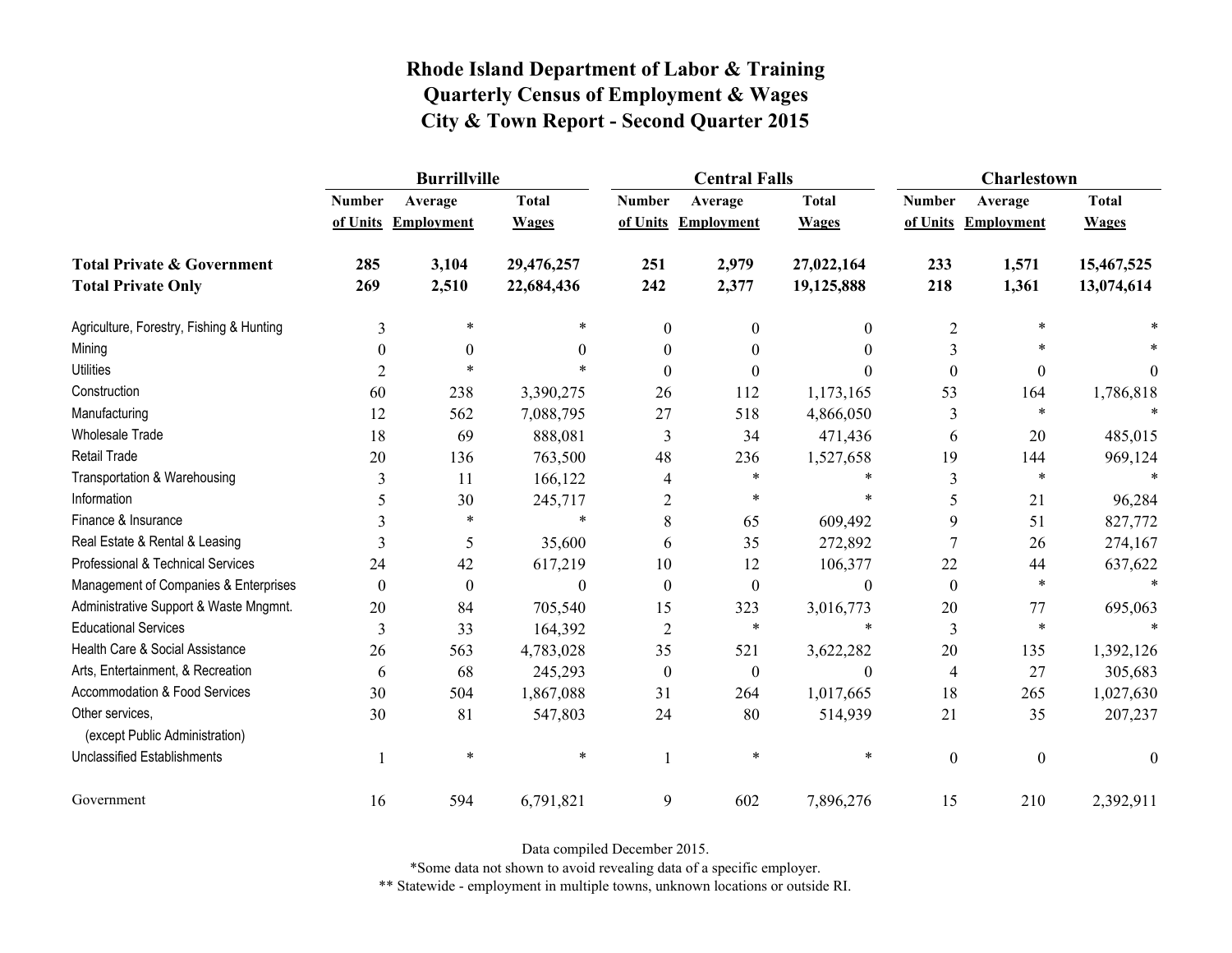|                                                   | Coventry         |                     |                  |                  | <b>Cranston</b>     |              | Cumberland    |                     |              |
|---------------------------------------------------|------------------|---------------------|------------------|------------------|---------------------|--------------|---------------|---------------------|--------------|
|                                                   | <b>Number</b>    | Average             | <b>Total</b>     | <b>Number</b>    | Average             | <b>Total</b> | <b>Number</b> | Average             | <b>Total</b> |
|                                                   |                  | of Units Employment | <b>Wages</b>     |                  | of Units Employment | <b>Wages</b> |               | of Units Employment | <b>Wages</b> |
| <b>Total Private &amp; Government</b>             | 691              | 7,825               | 68,569,055       | 2,442            | 36,394              | 412,549,545  | 866           | 10,994              | 146,541,730  |
| <b>Total Private Only</b>                         | 673              | 6,487               | 53,967,454       | 2,411            | 29,894              | 308,661,298  | 850           | 9,842               | 128,428,803  |
| Agriculture, Forestry, Fishing & Hunting          | $\overline{2}$   | $\ast$              | $\ast$           | 5                | $\ast$              | $\ast$       |               | $\ast$              |              |
| Mining                                            | $\theta$         | $\theta$            | $\theta$         | $\overline{2}$   | *                   | $\ast$       |               |                     |              |
| <b>Utilities</b>                                  | $\overline{0}$   | $\theta$            | $\theta$         | $\boldsymbol{0}$ | $\boldsymbol{0}$    | $\theta$     |               | $\ast$              |              |
| Construction                                      | 119              | 349                 | 3,335,290        | 216              | 1,176               | 15,035,139   | 108           | 628                 | 9,096,996    |
| Manufacturing                                     | 41               | 541                 | 8,333,791        | 150              | 3,497               | 43,293,619   | 41            | 1,818               | 20,191,659   |
| <b>Wholesale Trade</b>                            | 27               | 242                 | 4,000,653        | 147              | 1,787               | 27,758,118   | 57            | 721                 | 12,713,695   |
| Retail Trade                                      | 94               | 1,727               | 11,939,739       | 308              | 5,058               | 39,125,190   | 79            | 918                 | 6,473,298    |
| Transportation & Warehousing                      | 6                | 156                 | 938,414          | 55               | 629                 | 7,074,258    | 21            | 561                 | 5,393,561    |
| Information                                       | 13               | 53                  | 703,964          | 37               | 1,972               | 35,719,357   | 17            | 136                 | 1,535,898    |
| Finance & Insurance                               | 23               | 103                 | 1,303,838        | 120              | 849                 | 12,778,809   | 37            | 162                 | 1,897,962    |
| Real Estate & Rental & Leasing                    | 16               | 41                  | 350,292          | 80               | 361                 | 5,052,735    | 36            | 115                 | 1,250,540    |
| Professional & Technical Services                 | 50               | 334                 | 3,928,620        | 281              | 2,168               | 34,274,056   | 106           | 256                 | 3,861,475    |
| Management of Companies & Enterprises             | 4                | 41                  | 470,195          | 14               | 449                 | 7,113,544    | 13            | $\ast$              | $\ast$       |
| Administrative Support & Waste Mngmnt.            | 56               | 334                 | 2,920,829        | 173              | 2,384               | 18,490,157   | 62            | 832                 | 10,652,924   |
| <b>Educational Services</b>                       | 10               | 104                 | 728,999          | 32               | 286                 | 1,863,295    | 18            | 288                 | 2,921,931    |
| Health Care & Social Assistance                   | 68               | 1,204               | 9,510,978        | 331              | 4,058               | 33,329,983   | 101           | 879                 | 7,245,342    |
| Arts, Entertainment, & Recreation                 | 6                | 19                  | 151,113          | 32               | 451                 | 1,921,844    | 9             | 63                  | 288,135      |
| Accommodation & Food Services                     | 61               | 929                 | 3,591,903        | 185              | 3,141               | 13,336,209   | 53            | 683                 | 2,817,218    |
| Other services.<br>(except Public Administration) | 77               | 296                 | 1,714,905        | 239              | 1,586               | 11,753,174   | 88            | 553                 | 4,397,411    |
| <b>Unclassified Establishments</b>                | $\boldsymbol{0}$ | $\boldsymbol{0}$    | $\boldsymbol{0}$ | $\overline{4}$   | $\ast$              | $\ast$       |               | $\ast$              | *            |
| Government                                        | 18               | 1,338               | 14,601,601       | 31               | 6,500               | 103,888,247  | 16            | 1,152               | 18,112,927   |

Data compiled December 2015.

\*Some data not shown to avoid revealing data of a specific employer.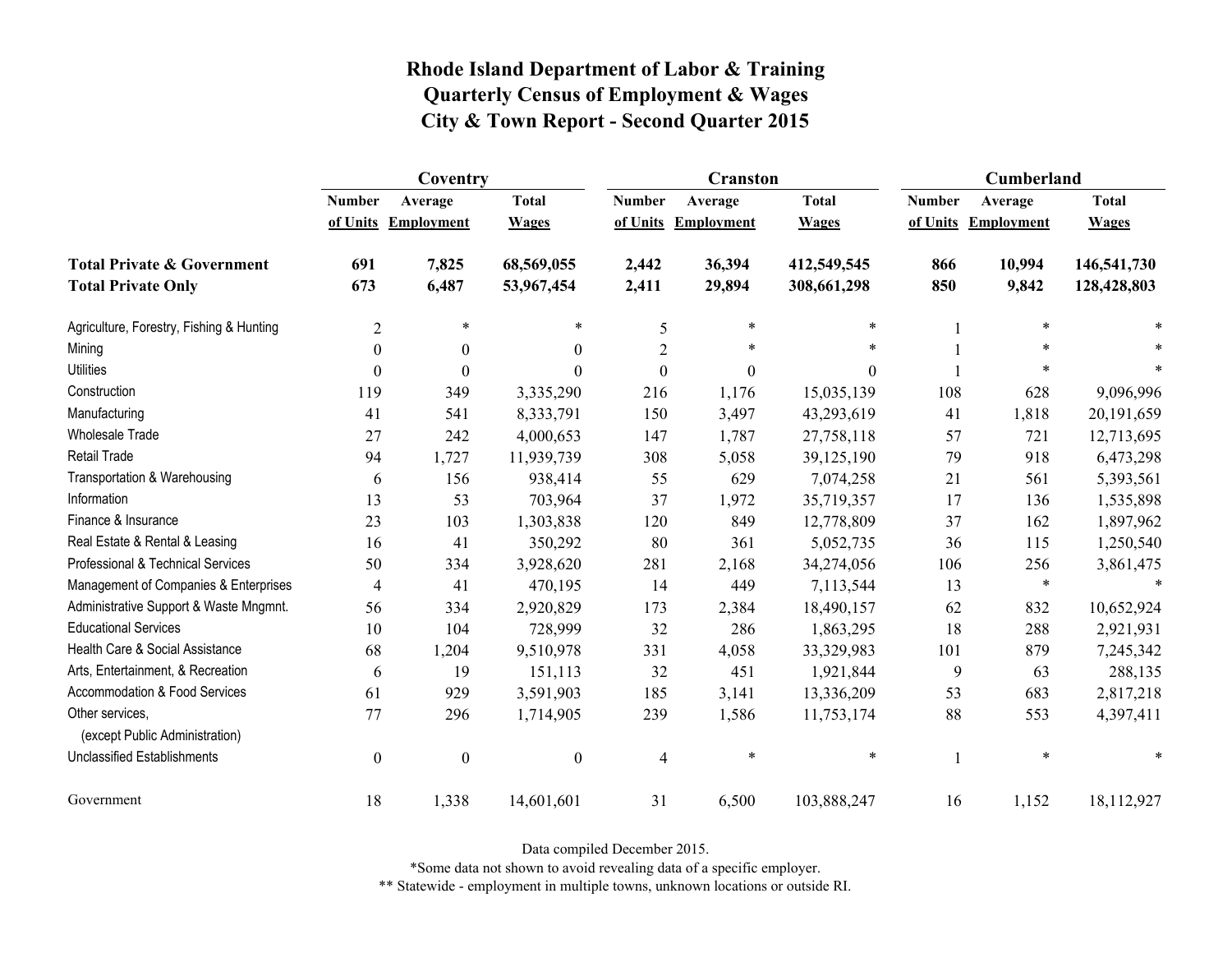|                                                   | <b>East Greenwich</b> |                     |              |                  | <b>East Providence</b> |              | <b>Exeter</b>    |                     |              |
|---------------------------------------------------|-----------------------|---------------------|--------------|------------------|------------------------|--------------|------------------|---------------------|--------------|
|                                                   | <b>Number</b>         | Average             | <b>Total</b> | <b>Number</b>    | Average                | <b>Total</b> | <b>Number</b>    | Average             | <b>Total</b> |
|                                                   |                       | of Units Employment | <b>Wages</b> |                  | of Units Employment    | <b>Wages</b> |                  | of Units Employment | <b>Wages</b> |
| <b>Total Private &amp; Government</b>             | 778                   | 8,166               | 85,753,457   | 1,470            | 20,644                 | 229,569,113  | 175              | 1,428               | 13,846,596   |
| <b>Total Private Only</b>                         | 764                   | 7,465               | 75,730,539   | 1,448            | 19,157                 | 204,768,026  | 170              | 1,334               | 12,998,514   |
| Agriculture, Forestry, Fishing & Hunting          | $\overline{2}$        | $\ast$              |              | $\boldsymbol{0}$ | $\mathbf{0}$           | $\theta$     | 6                | 85                  | 423,675      |
| Mining                                            | $\boldsymbol{0}$      | $\boldsymbol{0}$    | 0            | $\boldsymbol{0}$ | $\theta$               | $\theta$     | $\boldsymbol{0}$ | $\boldsymbol{0}$    | $\Omega$     |
| <b>Utilities</b>                                  |                       | $\ast$              |              | $\theta$         | $\theta$               | 0            | $\mathbf{0}$     | $\mathbf{0}$        | $\Omega$     |
| Construction                                      | 38                    | 244                 | 4,191,403    | 168              | 811                    | 10,935,598   | 34               | 109                 | 1,064,628    |
| Manufacturing                                     | 26                    | 323                 | 4,461,216    | 92               | 2,376                  | 28,039,847   | 7                | 39                  | 506,376      |
| Wholesale Trade                                   | 52                    | 175                 | 3,977,905    | 96               | 1,275                  | 16,764,720   | 9                | $\ast$              |              |
| Retail Trade                                      | 66                    | 820                 | 7,106,177    | 141              | 1,830                  | 15,258,109   | 12               | 64                  | 431,940      |
| Transportation & Warehousing                      | $\overline{4}$        | 78                  | 466,437      | 33               | 281                    | 2,347,655    | 3                | $\ast$              |              |
| Information                                       | 18                    | 45                  | 1,178,784    | 18               | 371                    | 5,946,405    | 4                |                     |              |
| Finance & Insurance                               | 53                    | 250                 | 4,559,545    | 95               | 2,164                  | 31,606,362   |                  | $\ast$              |              |
| Real Estate & Rental & Leasing                    | 35                    | 127                 | 1,553,616    | 46               | 252                    | 2,883,548    | 6                | 6                   | 47,880       |
| Professional & Technical Services                 | 129                   | 772                 | 12,332,736   | 210              | 1,145                  | 18,803,541   | 17               | *                   |              |
| Management of Companies & Enterprises             | 6                     | $\ast$              | $\ast$       | 8                | 110                    | 2,505,874    |                  | $\ast$              |              |
| Administrative Support & Waste Mngmnt.            | 45                    | 262                 | 2,372,903    | 101              | 1,108                  | 8,490,426    | 24               | 140                 | 1,484,403    |
| <b>Educational Services</b>                       | 17                    | 779                 | 7,865,178    | 20               | 437                    | 4,123,262    | $\overline{2}$   | $\ast$              |              |
| Health Care & Social Assistance                   | 128                   | 1,634               | 15,124,593   | 152              | 4,168                  | 43,390,623   | 12               | 160                 | 1,297,845    |
| Arts, Entertainment, & Recreation                 | 11                    | 133                 | 609,218      | 29               | 650                    | 3,039,728    | $\overline{4}$   | $\ast$              | $\ast$       |
| <b>Accommodation &amp; Food Services</b>          | 61                    | 1,344               | 5,661,188    | 109              | 1,475                  | 5,695,557    | 15               | 171                 | 683,484      |
| Other services,<br>(except Public Administration) | 71                    | 327                 | 1,988,284    | 129              | 704                    | 4,936,258    | 10               | 29                  | 219,187      |
| <b>Unclassified Establishments</b>                |                       | $\ast$              | $\ast$       | $\mathbf{1}$     | $\ast$                 | $\ast$       | $\boldsymbol{0}$ | $\boldsymbol{0}$    | $\theta$     |
| Government                                        | 14                    | 701                 | 10,022,918   | 22               | 1,487                  | 24,801,087   | 5                | 94                  | 848,082      |

Data compiled December 2015.

\*Some data not shown to avoid revealing data of a specific employer.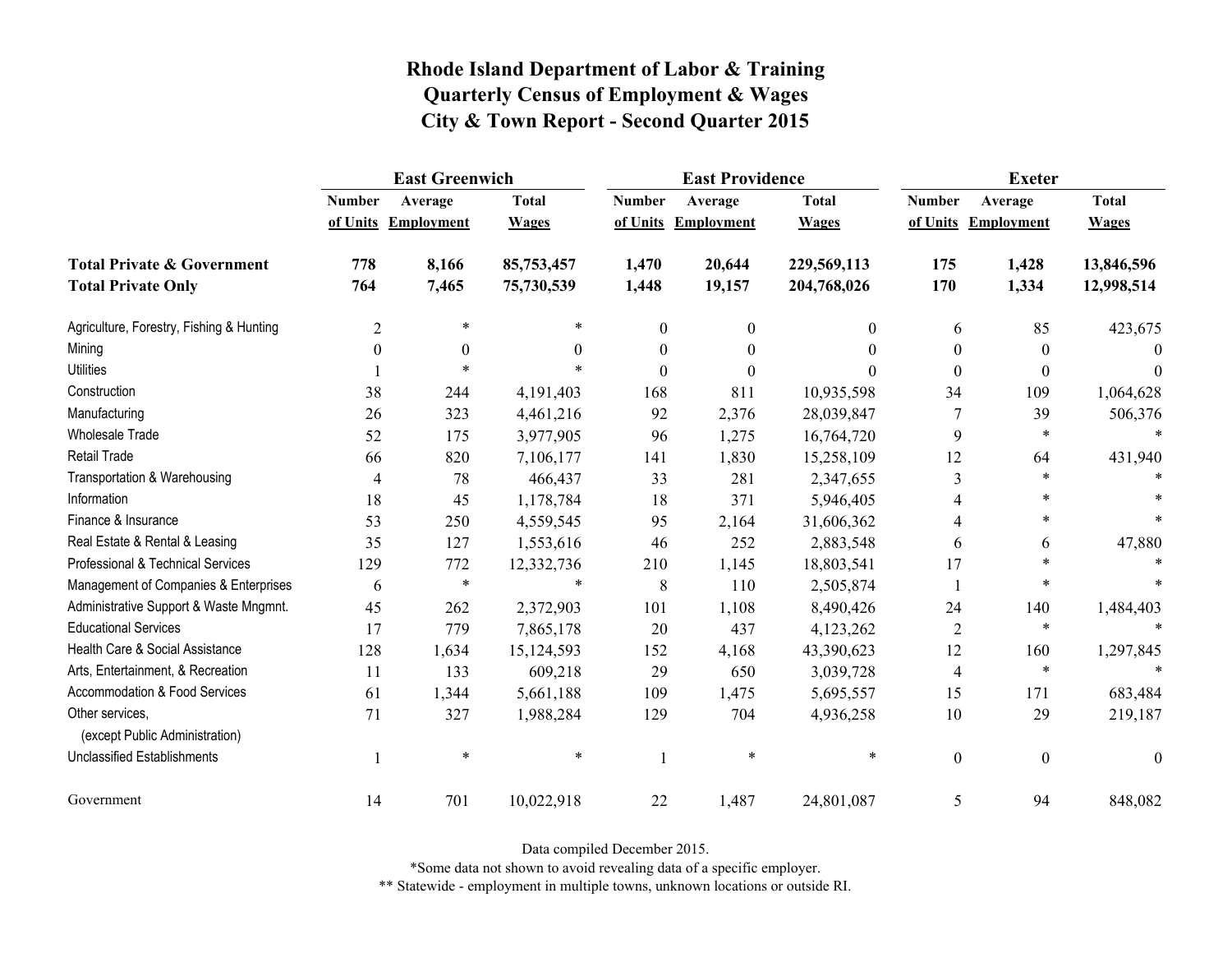|                                                   | Foster           |                     |                  |                          | Glocester           |                  | Hopkinton        |                     |              |
|---------------------------------------------------|------------------|---------------------|------------------|--------------------------|---------------------|------------------|------------------|---------------------|--------------|
|                                                   | <b>Number</b>    | Average             | <b>Total</b>     | <b>Number</b>            | Average             | <b>Total</b>     | <b>Number</b>    | Average             | <b>Total</b> |
|                                                   |                  | of Units Employment | <b>Wages</b>     |                          | of Units Employment | <b>Wages</b>     |                  | of Units Employment | <b>Wages</b> |
| <b>Total Private &amp; Government</b>             | 95               | 512                 | 4,012,979        | 192                      | 1,563               | 15,232,990       | 190              | 1,243               | 13,556,302   |
| <b>Total Private Only</b>                         | 89               | 413                 | 2,766,534        | 175                      | 1,085               | 8,100,216        | 178              | 1,121               | 12,426,236   |
| Agriculture, Forestry, Fishing & Hunting          | 4                | *                   | *                | 3                        |                     | *                | 5                |                     |              |
| Mining                                            | $\theta$         | $\theta$            | $\theta$         | $\theta$                 | $\theta$            | $\theta$         |                  |                     |              |
| <b>Utilities</b>                                  | $\theta$         | $\boldsymbol{0}$    | $\Omega$         | $\Omega$                 | $\theta$            | $\theta$         | $\boldsymbol{0}$ | 0                   | $\theta$     |
| Construction                                      | 23               | 31                  | 287,445          | 51                       | 148                 | 1,497,280        | 52               | 146                 | 1,474,303    |
| Manufacturing                                     | $\overline{2}$   | $\ast$              | $\ast$           | 2                        | $\ast$              | $\ast$           | 21               | 417                 | 6,940,274    |
| <b>Wholesale Trade</b>                            | 3                | $\ast$              | $\ast$           | 3                        | $\overline{4}$      | 21,932           | 6                | 20                  | 508,239      |
| Retail Trade                                      | 6                | 28                  | 101,839          | 18                       | 176                 | 1,015,203        | 17               | 96                  | 687,268      |
| Transportation & Warehousing                      |                  | $\ast$              | *                | 7                        | 85                  | 703,882          | $\boldsymbol{0}$ | $\ast$              |              |
| Information                                       | 2                | *                   | $\ast$           | 3                        | 18                  | 85,728           | 4                | 14                  | 41,287       |
| Finance & Insurance                               |                  | $\ast$              | *                | 6                        | 28                  | 244,032          | 3                | $\ast$              |              |
| Real Estate & Rental & Leasing                    | $\theta$         | *                   | *                | $\overline{\mathcal{A}}$ | *                   | $\ast$           | 3                | *                   |              |
| Professional & Technical Services                 | 11               | 19                  | 191,768          | 11                       | 75                  | 1,187,283        | 9                | 27                  | 441,039      |
| Management of Companies & Enterprises             | $\overline{2}$   | $\ast$              | $\ast$           | $\Omega$                 | *                   | $\ast$           |                  | $\ast$              |              |
| Administrative Support & Waste Mngmnt.            | 14               | 86                  | 633,540          | 13                       | 56                  | 436,229          | 14               | 33                  | 222,010      |
| <b>Educational Services</b>                       | $\theta$         | $\ast$              | $\ast$           | $\overline{2}$           | $\ast$              | $\ast$           | $\boldsymbol{0}$ | $\ast$              |              |
| Health Care & Social Assistance                   | 9                | 70                  | 502,375          | 14                       | 228                 | 1,513,511        | 18               | 168                 | 1,191,130    |
| Arts, Entertainment, & Recreation                 | $\overline{2}$   | $\ast$              | $\ast$           | $\overline{4}$           | $\ast$              | $\ast$           | 4                | 57                  | 195,029      |
| Accommodation & Food Services                     | 5                | 37                  | 116,962          | 17                       | 175                 | 582,464          | 9                | 94                  | 367,385      |
| Other services,<br>(except Public Administration) | 3                | 11                  | 42,426           | 17                       | 37                  | 366,007          | 11               | 28                  | 159,530      |
| <b>Unclassified Establishments</b>                | $\boldsymbol{0}$ | $\boldsymbol{0}$    | $\boldsymbol{0}$ | $\boldsymbol{0}$         | $\mathbf{0}$        | $\boldsymbol{0}$ | $\boldsymbol{0}$ | $\boldsymbol{0}$    | $\mathbf{0}$ |
| Government                                        | 6                | 99                  | 1,246,445        | 17                       | 478                 | 7,132,774        | 12               | 122                 | 1,130,066    |

Data compiled December 2015.

\*Some data not shown to avoid revealing data of a specific employer.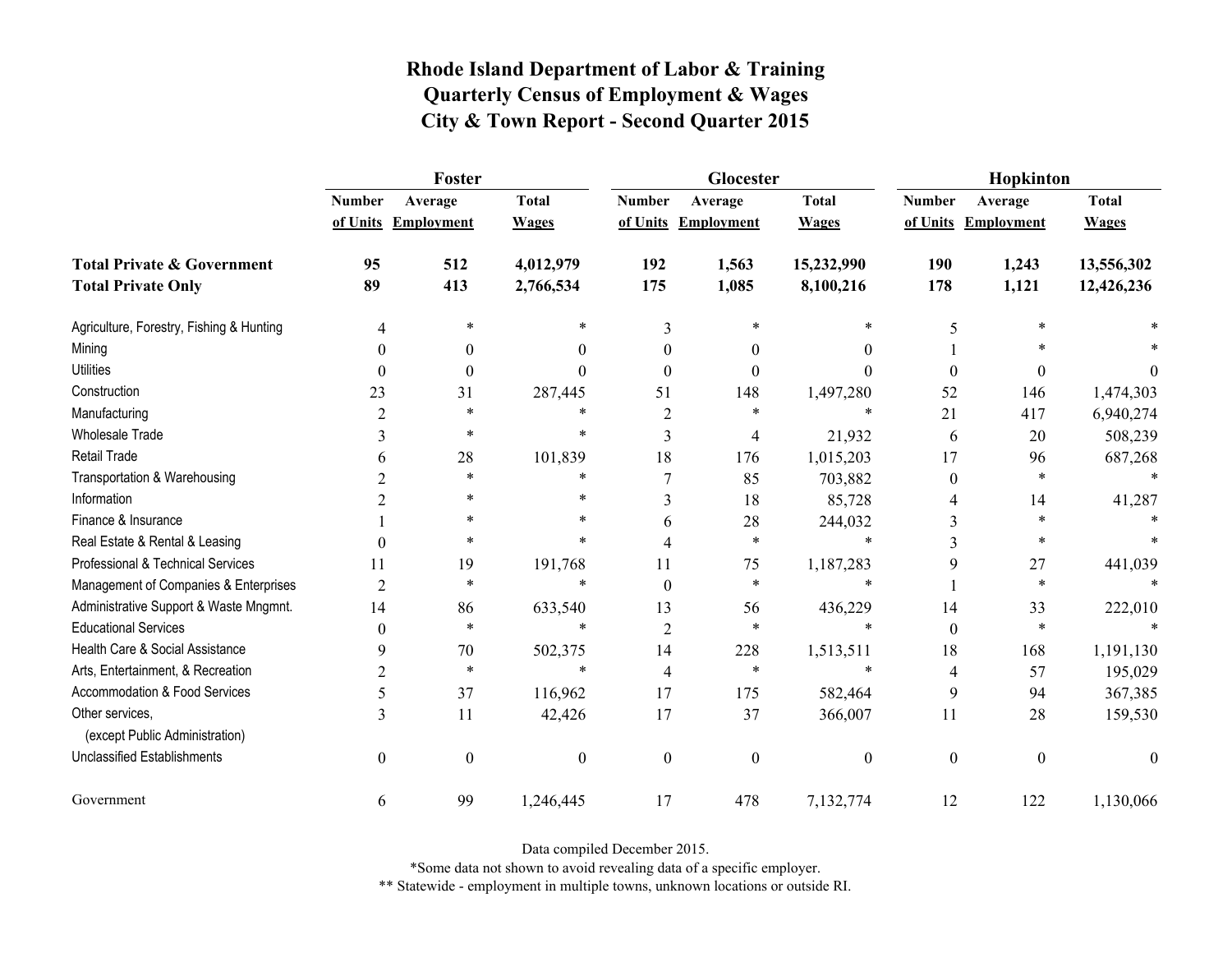|                                                   | Jamestown      |                     |                  |                  | <b>Johnston</b>  |                  | Lincoln          |                     |                  |
|---------------------------------------------------|----------------|---------------------|------------------|------------------|------------------|------------------|------------------|---------------------|------------------|
|                                                   | <b>Number</b>  | Average             | <b>Total</b>     | <b>Number</b>    | Average          | <b>Total</b>     | <b>Number</b>    | Average             | <b>Total</b>     |
|                                                   |                | of Units Employment | <b>Wages</b>     | of Units         | Employment       | <b>Wages</b>     |                  | of Units Employment | <b>Wages</b>     |
| <b>Total Private &amp; Government</b>             | 207            | 1,223               | 11,912,259       | 1,061            | 13,259           | 143,240,395      | 761              | 14,345              | 181,858,371      |
| <b>Total Private Only</b>                         | 192            | 894                 | 8,102,170        | 1,048            | 12,042           | 124,783,771      | 739              | 13,136              | 165,064,641      |
| Agriculture, Forestry, Fishing & Hunting          | $\overline{2}$ | $\ast$              | $\ast$           | $\,8\,$          | 26               | 107,223          | $\overline{2}$   |                     |                  |
| Mining                                            | $\theta$       | $\theta$            | $\overline{0}$   | $\overline{2}$   | $\ast$           |                  | $\theta$         | $\theta$            | 0                |
| <b>Utilities</b>                                  | $\theta$       | $\theta$            | $\theta$         | $\overline{2}$   | $\ast$           | $\ast$           | 3                |                     |                  |
| Construction                                      | 23             | 48                  | 556,380          | 157              | 730              | 9,498,398        | 92               | 681                 | 8,354,975        |
| Manufacturing                                     | 4              | $\ast$              | $\ast$           | 78               | 992              | 8,985,263        | 41               | 1,806               | 24,084,598       |
| <b>Wholesale Trade</b>                            | 11             | 32                  | 944,166          | 46               | 272              | 3,472,323        | 57               | 631                 | 8,191,310        |
| Retail Trade                                      | 13             | 102                 | 537,155          | 141              | 1,616            | 12,256,706       | 58               | 955                 | 9,287,929        |
| Transportation & Warehousing                      | 4              | $\ast$              | $\ast$           | 41               | 480              | 4,542,593        | 18               | 441                 | 4,607,764        |
| Information                                       | 6              | 12                  | 175,173          | 10               | 386              | 9,742,583        | 16               | 347                 | 4,390,191        |
| Finance & Insurance                               | 4              | 9                   | 113,094          | 26               | 1,443            | 27,145,398       | 33               | 2,492               | 39,280,564       |
| Real Estate & Rental & Leasing                    | 7              | $\ast$              | $\ast$           | 34               | 322              | 3,335,480        | 17               | 33                  | 380,831          |
| Professional & Technical Services                 | 44             | 83                  | 1,443,025        | 71               | 186              | 2,068,679        | 115              | 671                 | 13,558,402       |
| Management of Companies & Enterprises             |                | $\ast$              | $\ast$           | $\overline{4}$   | $\ast$           | $\ast$           | 12               | 458                 | 12,947,293       |
| Administrative Support & Waste Mngmnt.            | 18             | 84                  | 712,825          | 105              | 1,851            | 15,217,971       | 53               | 312                 | 2,940,038        |
| <b>Educational Services</b>                       | $\overline{2}$ | $\ast$              | $\ast$           | 8                | 52               | 267,101          | 10               | 131                 | 3,497,084        |
| Health Care & Social Assistance                   | 12             | 128                 | 1,088,848        | 130              | 1,843            | 17,458,756       | 81               | 1,026               | 8,980,813        |
| Arts, Entertainment, & Recreation                 | 9              | 116                 | 706,141          | 9                | 98               | 556,080          | 11               | $\ast$              | $\ast$           |
| Accommodation & Food Services                     | 12             | 162                 | 735,834          | 81               | 1,133            | 4,240,742        | 56               | 875                 | 3,902,132        |
| Other services,<br>(except Public Administration) | 20             | 61                  | 637,561          | 95               | 497              | 3,784,666        | 64               | 311                 | 2,420,074        |
| <b>Unclassified Establishments</b>                | $\mathbf{0}$   | $\boldsymbol{0}$    | $\boldsymbol{0}$ | $\boldsymbol{0}$ | $\boldsymbol{0}$ | $\boldsymbol{0}$ | $\boldsymbol{0}$ | $\mathbf{0}$        | $\boldsymbol{0}$ |
| Government                                        | 15             | 329                 | 3,810,089        | 13               | 1,217            | 18,456,624       | 22               | 1,209               | 16,793,730       |

Data compiled December 2015.

\*Some data not shown to avoid revealing data of a specific employer.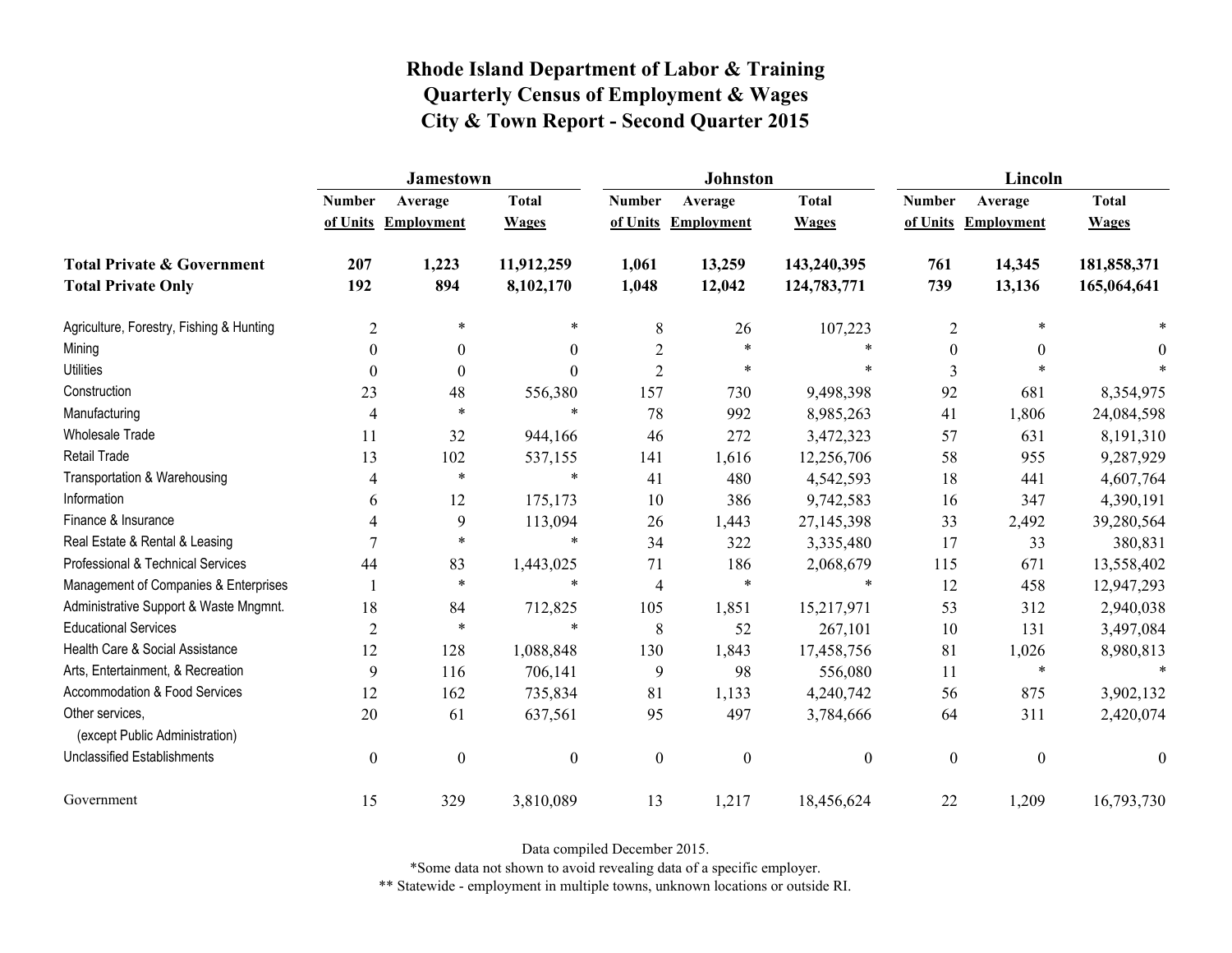|                                                   | <b>Little Compton</b> |                   |                  |                  | <b>Middletown</b>   |                  | Narragansett     |                   |              |
|---------------------------------------------------|-----------------------|-------------------|------------------|------------------|---------------------|------------------|------------------|-------------------|--------------|
|                                                   | <b>Number</b>         | Average           | <b>Total</b>     | <b>Number</b>    | Average             | <b>Total</b>     | <b>Number</b>    | Average           | <b>Total</b> |
|                                                   | of Units              | <b>Employment</b> | <b>Wages</b>     |                  | of Units Employment | <b>Wages</b>     | of Units         | <b>Employment</b> | <b>Wages</b> |
| <b>Total Private &amp; Government</b>             | 141                   | 686               | 6,053,066        | 740              | 10,905              | 123,435,847      | 468              | 4,784             | 41,121,471   |
| <b>Total Private Only</b>                         | 135                   | 561               | 4,504,402        | 726              | 10,304              | 111,712,683      | 449              | 3,744             | 25,875,235   |
| Agriculture, Forestry, Fishing & Hunting          | 9                     | 60                | 386,584          | 5                | 56                  | 482,574          | 7                | 28                | 264,371      |
| Mining                                            | $\boldsymbol{0}$      | $\theta$          | $\theta$         |                  | $\ast$              |                  | $\boldsymbol{0}$ | $\boldsymbol{0}$  | $\theta$     |
| <b>Utilities</b>                                  | $\theta$              | $\theta$          | $\Omega$         |                  | $\ast$              |                  |                  |                   |              |
| Construction                                      | 26                    | 108               | 1,148,126        | 73               | 416                 | 4,974,944        | 42               | 140               | 1,542,480    |
| Manufacturing                                     | $\overline{2}$        | $\ast$            | $\ast$           | 16               | 429                 | 6,942,601        | 13               | 88                | 1,266,812    |
| <b>Wholesale Trade</b>                            | 4                     | 8                 | 116,374          | 27               | 155                 | 1,851,468        | 25               | 107               | 1,085,828    |
| <b>Retail Trade</b>                               | 8                     | 44                | 203,206          | 95               | 1,479               | 11,105,618       | 47               | 647               | 3,999,221    |
| Transportation & Warehousing                      |                       | $\ast$            | $\ast$           | 11               | 156                 | 1,450,557        | 7                | 105               | 786,754      |
| Information                                       |                       | $\ast$            | $\ast$           | 14               | 249                 | 4,707,971        | 7                | 8                 | 361,847      |
| Finance & Insurance                               | 3                     | $\ast$            | $\ast$           | 33               | 580                 | 10,840,866       | 17               | 58                | 820,391      |
| Real Estate & Rental & Leasing                    | $\overline{4}$        | $\ast$            | $\ast$           | 34               | 111                 | 997,650          | 26               | 130               | 1,230,484    |
| Professional & Technical Services                 | 14                    | 26                | 302,552          | 105              | 2,174               | 36,978,086       | 53               | 116               | 1,902,668    |
| Management of Companies & Enterprises             |                       | $\ast$            | $\ast$           | $\overline{7}$   | 316                 | 5,257,940        | $\overline{2}$   | $\ast$            | $\ast$       |
| Administrative Support & Waste Mngmnt.            | 23                    | 42                | 368,338          | 42               | 178                 | 1,458,067        | 28               | 106               | 920,210      |
| <b>Educational Services</b>                       |                       | $\ast$            | $\ast$           | 12               | $\ast$              | $\ast$           | 6                | 4                 | 73,818       |
| Health Care & Social Assistance                   | 6                     | 8                 | 59,880           | 77               | 1,378               | 10,153,661       | 39               | 498               | 4,120,456    |
| Arts, Entertainment, & Recreation                 | 6                     | 57                | 389,056          | 15               | 175                 | 902,490          | 13               | 204               | 1,107,073    |
| <b>Accommodation &amp; Food Services</b>          | 8                     | 61                | 176,665          | 86               | 1,703               | 7,746,502        | 76               | 1,286             | 5,064,128    |
| Other services,<br>(except Public Administration) | 18                    | 75                | 479,867          | 72               | 486                 | 2,592,845        | 39               | 215               | 1,279,255    |
| <b>Unclassified Establishments</b>                | $\boldsymbol{0}$      | $\boldsymbol{0}$  | $\boldsymbol{0}$ | $\boldsymbol{0}$ | $\boldsymbol{0}$    | $\boldsymbol{0}$ |                  | $\ast$            |              |
| Government                                        | 6                     | 125               | 1,548,664        | 14               | 601                 | 11,723,164       | 19               | 1,040             | 15,246,236   |

Data compiled December 2015.

\*Some data not shown to avoid revealing data of a specific employer.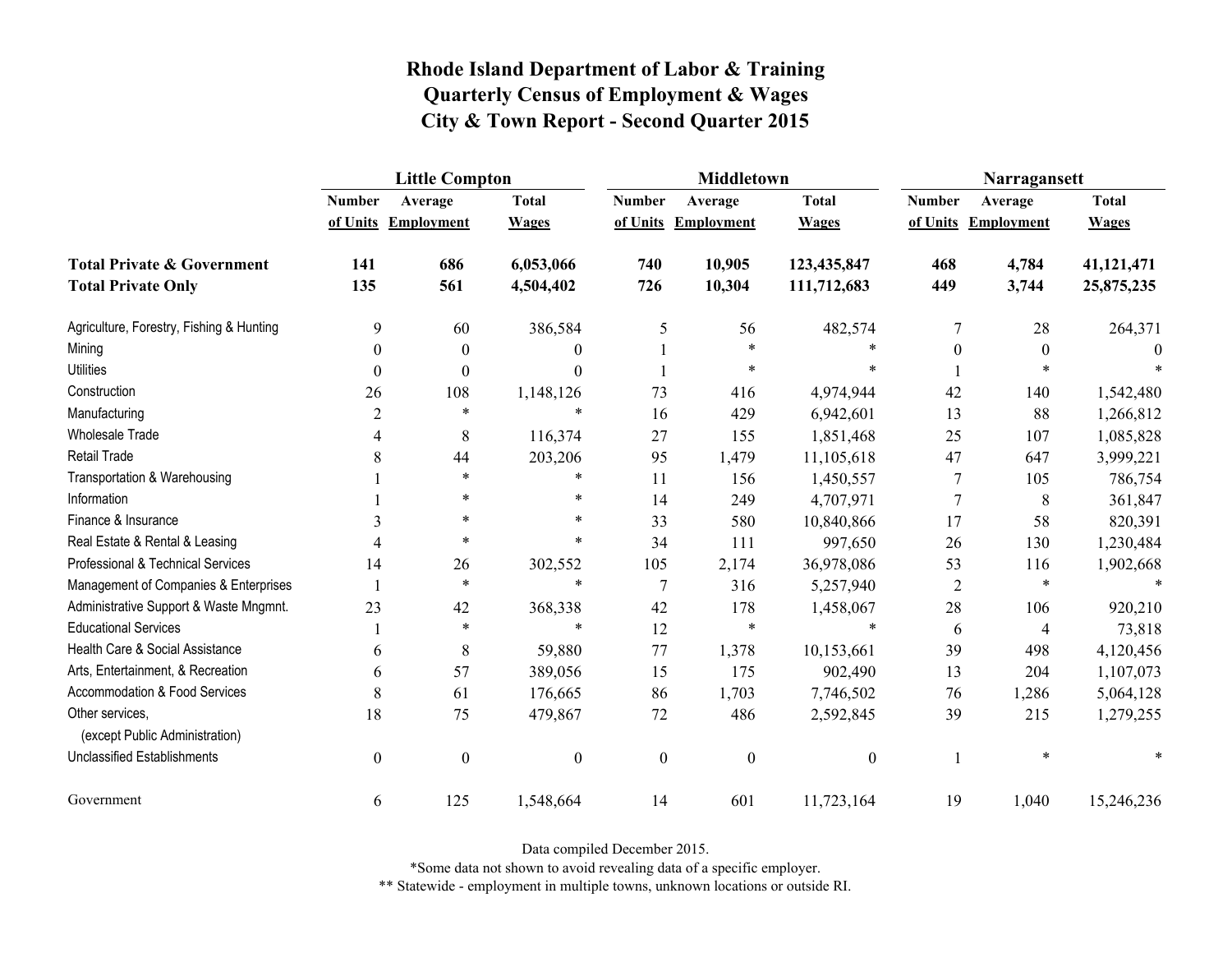|                                                   | <b>Newport</b>   |                     |                  |                  | <b>New Shoreham</b> |                  | <b>North Kingstown</b> |                     |              |
|---------------------------------------------------|------------------|---------------------|------------------|------------------|---------------------|------------------|------------------------|---------------------|--------------|
|                                                   | <b>Number</b>    | Average             | <b>Total</b>     | <b>Number</b>    | Average             | <b>Total</b>     | <b>Number</b>          | Average             | <b>Total</b> |
|                                                   |                  | of Units Employment | <b>Wages</b>     |                  | of Units Employment | <b>Wages</b>     |                        | of Units Employment | <b>Wages</b> |
| <b>Total Private &amp; Government</b>             | 1,289            | 17,992              | 196,918,745      | 224              | 931                 | 7,352,584        | 974                    | 16,790              | 201,743,165  |
| <b>Total Private Only</b>                         | 1,255            | 12,648              | 106,559,990      | 210              | 810                 | 6,077,613        | 954                    | 15,362              | 179,596,282  |
| Agriculture, Forestry, Fishing & Hunting          | 4                | $\ast$              | *                | $\overline{4}$   | $\ast$              | *                | 11                     | 81                  | 1,053,421    |
| Mining                                            |                  | *                   | *                | $\theta$         | $\boldsymbol{0}$    | $\theta$         | $\ast$                 | $\ast$              |              |
| <b>Utilities</b>                                  | $\boldsymbol{0}$ | $\Omega$            | 0                | $\overline{2}$   | $\ast$              |                  | $\ast$                 | $\ast$              |              |
| Construction                                      | 84               | 428                 | 5,797,983        | 31               | 53                  | 672,314          | 93                     | 357                 | 4,414,247    |
| Manufacturing                                     | 28               | 160                 | 1,400,327        | 6                | 9                   | 64,822           | 69                     | 6,353               | 93,938,491   |
| <b>Wholesale Trade</b>                            | 38               | 105                 | 1,509,070        | $\overline{2}$   | $\ast$              | $\ast$           | 78                     | 573                 | 9,731,805    |
| <b>Retail Trade</b>                               | 209              | 1,481               | 8,858,176        | 34               | 98                  | 684,615          | 94                     | 1,859               | 13,886,383   |
| Transportation & Warehousing                      | 37               | 237                 | 1,662,573        | 4                | 11                  | 58,734           | 42                     | 402                 | 4,322,906    |
| Information                                       | 22               | 223                 | 2,071,167        | $\overline{2}$   | $\ast$              | $\ast$           | 17                     | 169                 | 3,075,320    |
| Finance & Insurance                               | 43               | 166                 | 3,023,886        |                  | $\ast$              | $\ast$           | 38                     | 318                 | 4,903,892    |
| Real Estate & Rental & Leasing                    | 58               | 344                 | 3,494,622        | 13               | 52                  | 335,273          | 23                     | 75                  | 832,991      |
| Professional & Technical Services                 | 155              | 518                 | 8,412,198        | 6                | 14                  | 82,267           | 131                    | 405                 | 6,487,169    |
| Management of Companies & Enterprises             | 9                | 172                 | 1,731,894        |                  | $\ast$              | $\ast$           | 14                     | 638                 | 7,776,286    |
| Administrative Support & Waste Mngmnt.            | 91               | 376                 | 3,780,771        | 14               | 36                  | 269,607          | 70                     | 574                 | 4,482,012    |
| <b>Educational Services</b>                       | 20               | 672                 | 8,449,890        |                  | $\ast$              | *                | 13                     | 103                 | 677,979      |
| Health Care & Social Assistance                   | 82               | 1,607               | 17,324,875       | 3                | $\ast$              | *                | 85                     | 1,717               | 13,613,666   |
| Arts, Entertainment, & Recreation                 | 47               | 945                 | 6,889,171        | 13               | 27                  | 337,309          | 31                     | 326                 | 2,159,020    |
| Accommodation & Food Services                     | 184              | 4,373               | 25,017,098       | 59               | 436                 | 2,565,137        | 62                     | 949                 | 3,765,716    |
| Other services,<br>(except Public Administration) | 143              | 820                 | 6,880,324        | 14               | 24                  | 145,089          | 82                     | 388                 | 2,446,140    |
| Unclassified Establishments                       | $\boldsymbol{0}$ | $\boldsymbol{0}$    | $\boldsymbol{0}$ | $\boldsymbol{0}$ | $\boldsymbol{0}$    | $\boldsymbol{0}$ | $\ast$                 | $\ast$              |              |
| Government                                        | 34               | 5,344               | 90,358,755       | 14               | 121                 | 1,274,971        | 20                     | 1,428               | 22,146,883   |

Data compiled December 2015.

\*Some data not shown to avoid revealing data of a specific employer.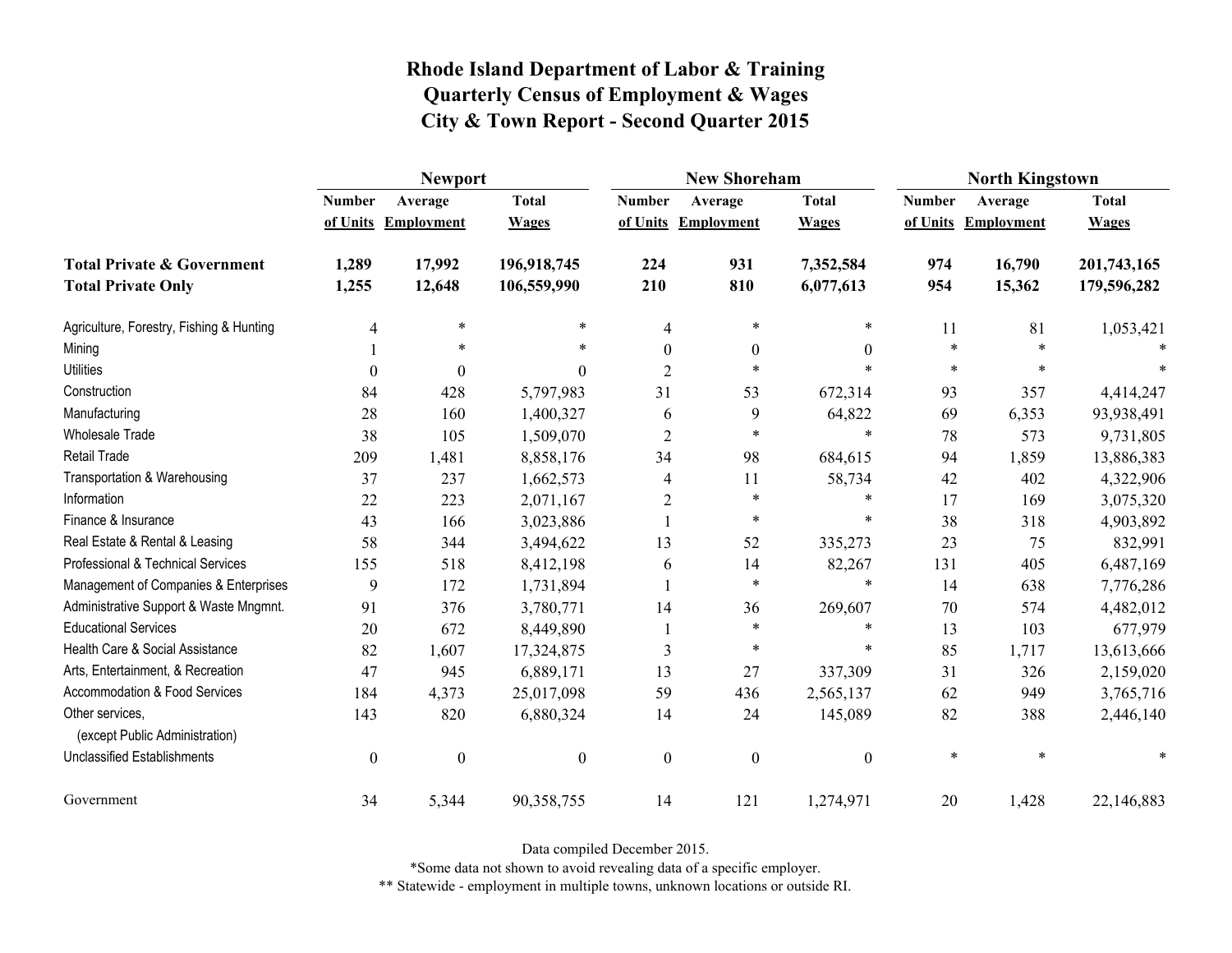|                                                   | <b>North Providence</b> |                  |                  |                  | <b>North Smithfield</b> |                  | Pawtucket        |                   |              |
|---------------------------------------------------|-------------------------|------------------|------------------|------------------|-------------------------|------------------|------------------|-------------------|--------------|
|                                                   | <b>Number</b>           | Average          | <b>Total</b>     | <b>Number</b>    | Average                 | <b>Total</b>     | <b>Number</b>    | Average           | <b>Total</b> |
|                                                   | of Units                | Employment       | <b>Wages</b>     | of Units         | <b>Employment</b>       | <b>Wages</b>     | of Units         | <b>Employment</b> | <b>Wages</b> |
| <b>Total Private &amp; Government</b>             | 672                     | 6,818            | 59,349,143       | 385              | 4,879                   | 44,163,491       | 1,535            | 23,603            | 263,157,430  |
| <b>Total Private Only</b>                         | 662                     | 5,942            | 48,968,396       | 376              | 4,491                   | 37,821,066       | 1,512            | 21,375            | 229,504,175  |
| Agriculture, Forestry, Fishing & Hunting          | $\boldsymbol{0}$        | $\theta$         | $\theta$         | $\overline{2}$   | $\ast$                  | *                | 0                | $\theta$          | $\theta$     |
| Mining                                            | $\theta$                | $\theta$         | $\theta$         | $\overline{2}$   | $\ast$                  | $\ast$           | 0                |                   | $\theta$     |
| <b>Utilities</b>                                  | $\theta$                | $\theta$         | $\Omega$         | $\boldsymbol{0}$ | $\boldsymbol{0}$        | $\overline{0}$   | 3                |                   |              |
| Construction                                      | 69                      | 211              | 2,380,671        | 63               | 212                     | 1,865,992        | 136              | 999               | 12,590,926   |
| Manufacturing                                     | 31                      | 232              | 2,169,088        | 20               | 562                     | 5,673,104        | 132              | 3,828             | 41,652,000   |
| Wholesale Trade                                   | 21                      | 92               | 1,440,427        | 23               | 167                     | 2,408,341        | 73               | 500               | 5,960,422    |
| <b>Retail Trade</b>                               | 93                      | 941              | 6,304,323        | 41               | 1,014                   | 7,065,177        | 173              | 1,431             | 10,433,604   |
| Transportation & Warehousing                      | 15                      | 142              | 1,018,946        | 8                | 340                     | 3,595,045        | 39               | 568               | 6,482,294    |
| Information                                       | 8                       | 23               | 283,927          | 3                | $\ast$                  | $\ast$           | 25               | 86                | 1,479,585    |
| Finance & Insurance                               | 29                      | 141              | 1,804,229        | 12               | 52                      | 791,988          | 51               | 560               | 10,692,855   |
| Real Estate & Rental & Leasing                    | 33                      | 119              | 986,389          | 11               | 18                      | 151,601          | 46               | 202               | 1,751,292    |
| Professional & Technical Services                 | 56                      | 200              | 2,668,848        | 49               | 258                     | 3,827,681        | 135              | 809               | 11,390,861   |
| Management of Companies & Enterprises             | 5                       | $\ast$           | $\ast$           | $\boldsymbol{0}$ | $\boldsymbol{0}$        | $\boldsymbol{0}$ | 10               | $\ast$            | $\ast$       |
| Administrative Support & Waste Mngmnt.            | 50                      | 574              | 3,071,922        | 26               | 165                     | 1,443,557        | 107              | 2,385             | 18,254,085   |
| <b>Educational Services</b>                       | $\overline{4}$          | $\ast$           | $\ast$           | $\sqrt{2}$       | $\ast$                  | $\ast$           | 27               | 364               | 2,990,525    |
| Health Care & Social Assistance                   | 113                     | 2,175            | 21,262,138       | 51               | 767                     | 5,939,256        | 232              | 4,906             | 45,026,684   |
| Arts, Entertainment, & Recreation                 | 8                       | 82               | 243,853          | 6                | 63                      | 396,349          | 23               | 467               | 8,472,059    |
| Accommodation & Food Services                     | 59                      | 724              | 2,882,337        | 26               | 635                     | 2,392,379        | 137              | 1,678             | 6,673,290    |
| Other services,<br>(except Public Administration) | 68                      | 244              | 1,777,912        | 31               | 168                     | 1,400,735        | 163              | 1,271             | 7,835,734    |
| <b>Unclassified Establishments</b>                | $\boldsymbol{0}$        | $\boldsymbol{0}$ | $\boldsymbol{0}$ | $\boldsymbol{0}$ | $\boldsymbol{0}$        | $\boldsymbol{0}$ | $\boldsymbol{0}$ | $\boldsymbol{0}$  | $\theta$     |
| Government                                        | 10                      | 876              | 10,380,747       | 9                | 388                     | 6,342,425        | 23               | 2,228             | 33,653,255   |

Data compiled December 2015.

\*Some data not shown to avoid revealing data of a specific employer.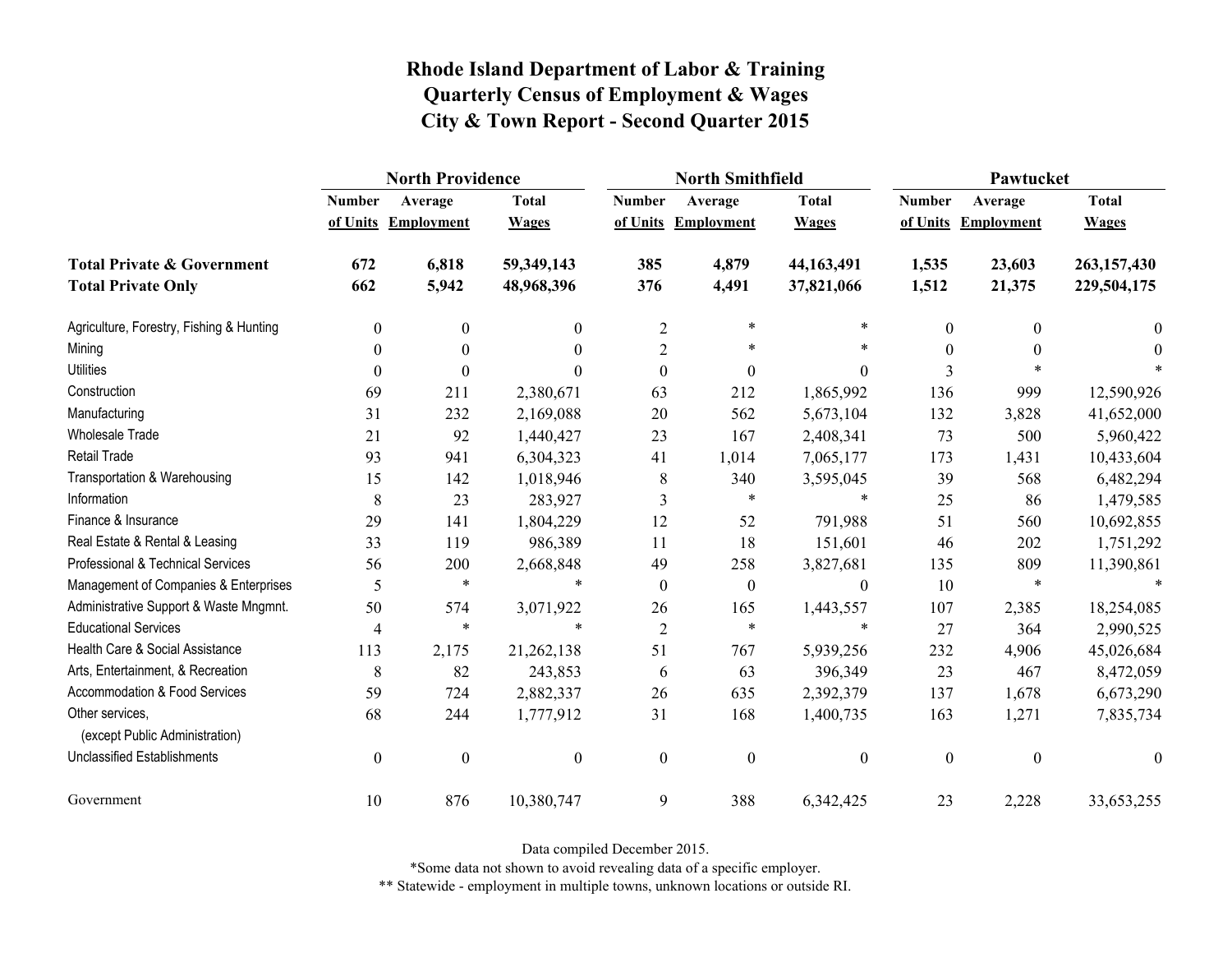|                                                   | Portsmouth       |                     |                  |                  | Providence          |               | <b>Richmond</b>          |                     |                  |
|---------------------------------------------------|------------------|---------------------|------------------|------------------|---------------------|---------------|--------------------------|---------------------|------------------|
|                                                   | <b>Number</b>    | Average             | <b>Total</b>     | <b>Number</b>    | Average             | <b>Total</b>  | <b>Number</b>            | Average             | <b>Total</b>     |
|                                                   |                  | of Units Employment | <b>Wages</b>     |                  | of Units Employment | <b>Wages</b>  |                          | of Units Employment | <b>Wages</b>     |
| <b>Total Private &amp; Government</b>             | 531              | 5,984               | 79,520,087       | 5,560            | 112,074             | 1,474,330,486 | 156                      | 2,178               | 22,216,418       |
| <b>Total Private Only</b>                         | 515              | 5,253               | 69,438,478       | 5,461            | 97,214              | 1,234,242,693 | 149                      | 1,479               | 11,145,493       |
| Agriculture, Forestry, Fishing & Hunting          | 14               | 46                  | 333,520          |                  | *                   | $\ast$        | 8                        | 58                  | 631,877          |
| Mining                                            | 0                | $\boldsymbol{0}$    | $\boldsymbol{0}$ | $\boldsymbol{0}$ | $\boldsymbol{0}$    | $\Omega$      |                          | $\ast$              |                  |
| <b>Utilities</b>                                  |                  | $\ast$              | *                | 7                | 562                 | 14,216,911    | $\theta$                 | $\boldsymbol{0}$    | $\Omega$         |
| Construction                                      | 65               | 342                 | 3,904,234        | 240              | 1,947               | 34,498,268    | 23                       | 95                  | 1,179,451        |
| Manufacturing                                     | 21               | 1,496               | 34,429,971       | 232              | 4,148               | 43,683,087    | $\overline{\mathcal{A}}$ | $\ast$              |                  |
| <b>Wholesale Trade</b>                            | 18               | 97                  | 1,472,280        | 199              | 2,759               | 42,264,212    | 3                        | $\ast$              |                  |
| <b>Retail Trade</b>                               | 54               | 496                 | 4,177,535        | 638              | 6,876               | 42,795,931    | 20                       | 295                 | 2,002,076        |
| Transportation & Warehousing                      | 9                | 95                  | 718,025          | 79               | 702                 | 6,010,408     | 3                        | $\ast$              |                  |
| Information                                       | 17               | 67                  | 1,128,036        | 150              | 2,216               | 32,424,213    | $\overline{2}$           | $\ast$              |                  |
| Finance & Insurance                               | 20               | 113                 | 2,064,569        | 305              | 6,023               | 123,511,494   | 5                        | 52                  | 469,583          |
| Real Estate & Rental & Leasing                    | 14               | 146                 | 1,313,223        | 188              | 1,488               | 16,301,285    | $\theta$                 | $\mathbf{0}$        |                  |
| Professional & Technical Services                 | 76               | 146                 | 2,200,931        | 941              | 6,455               | 138, 134, 785 | 11                       | 73                  | 957,757          |
| Management of Companies & Enterprises             | 3                | $\ast$              | $\ast$           | 50               | 2,978               | 61,803,992    | $\theta$                 | $\boldsymbol{0}$    | $\theta$         |
| Administrative Support & Waste Mngmnt.            | 36               | 272                 | 1,988,078        | 304              | 8,326               | 60,605,119    | 14                       | 73                  | 514,175          |
| <b>Educational Services</b>                       | 18               | 278                 | 2,975,364        | 130              | 10,973              | 152,404,395   |                          | $\ast$              | $\ast$           |
| Health Care & Social Assistance                   | 42               | 868                 | 7,796,053        | 739              | 27,107              | 374,793,854   | 12                       | 78                  | 662,262          |
| Arts, Entertainment, & Recreation                 | 9                | 87                  | 729,058          | 61               | 1,083               | 6,152,747     | $\overline{7}$           | 132                 | 447,557          |
| Accommodation & Food Services                     | 43               | 509                 | 2,430,969        | 559              | 9,423               | 48,405,393    | 21                       | 300                 | 1,172,457        |
| Other services,<br>(except Public Administration) | 55               | 185                 | 1,683,148        | 636              | 4,139               | 36,126,936    | 14                       | 32                  | 155,503          |
| <b>Unclassified Establishments</b>                | $\boldsymbol{0}$ | $\boldsymbol{0}$    | $\boldsymbol{0}$ | $\overline{2}$   | $\ast$              | $\ast$        | $\boldsymbol{0}$         | $\boldsymbol{0}$    | $\boldsymbol{0}$ |
| Government                                        | 16               | 731                 | 10,081,609       | 99               | 14,860              | 240,087,793   | $\overline{7}$           | 699                 | 11,070,925       |

Data compiled December 2015.

\*Some data not shown to avoid revealing data of a specific employer.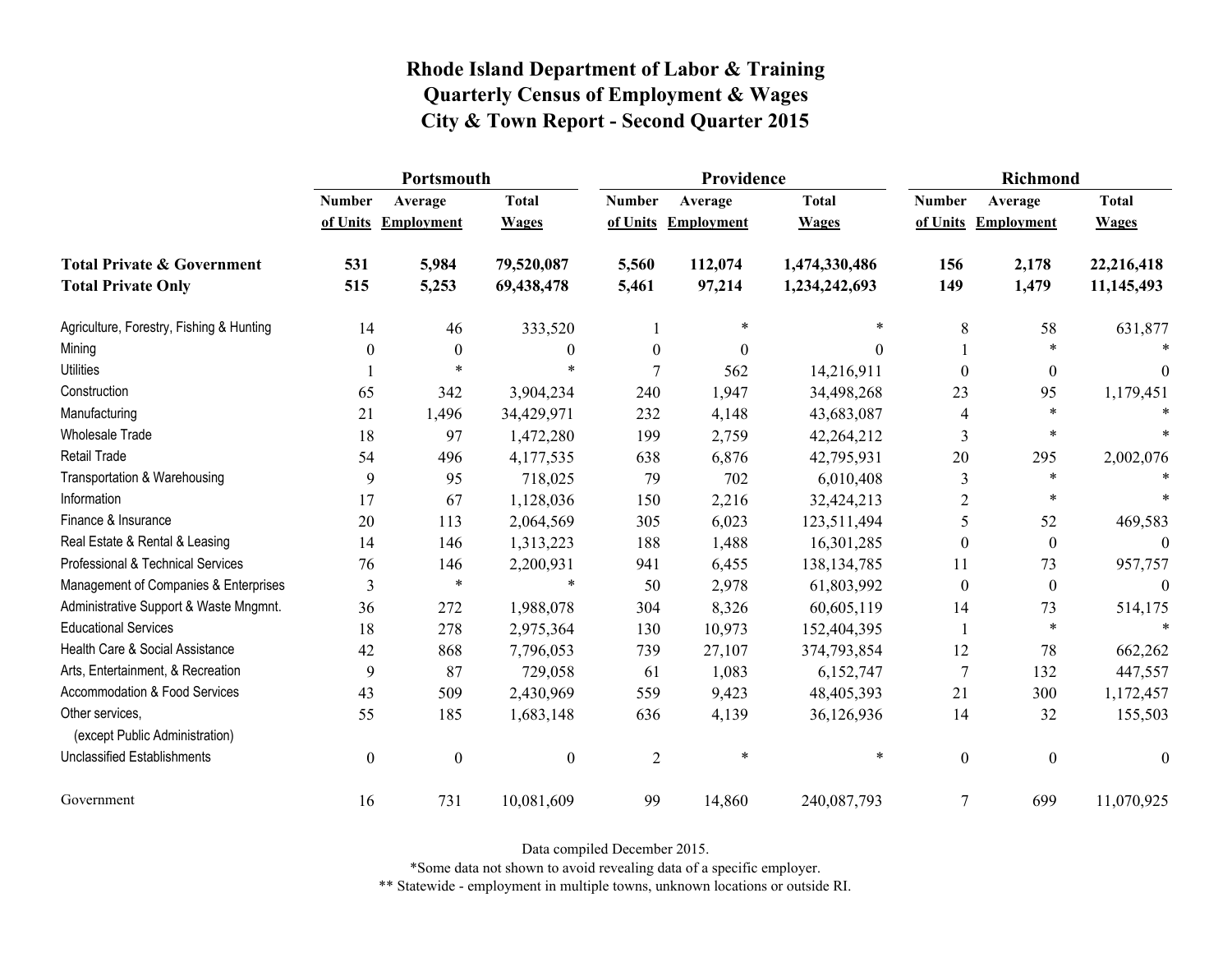|                                                   | <b>Scituate</b>  |                     |                  |                  | <b>Smithfield</b> |                  | <b>South Kingstown</b> |                     |                  |
|---------------------------------------------------|------------------|---------------------|------------------|------------------|-------------------|------------------|------------------------|---------------------|------------------|
|                                                   | <b>Number</b>    | Average             | <b>Total</b>     | <b>Number</b>    | Average           | <b>Total</b>     | <b>Number</b>          | Average             | <b>Total</b>     |
|                                                   |                  | of Units Employment | <b>Wages</b>     | of Units         | <b>Employment</b> | <b>Wages</b>     |                        | of Units Employment | <b>Wages</b>     |
| <b>Total Private &amp; Government</b>             | 258              | 1,704               | 17,361,515       | 854              | 15,483            | 236,481,453      | 1,020                  | 13,863              | 151,125,126      |
| <b>Total Private Only</b>                         | 246              | 1,097               | 7,733,540        | 839              | 14,844            | 225,831,365      | 997                    | 10,043              | 99,138,584       |
| Agriculture, Forestry, Fishing & Hunting          | 10               | 52                  | 316,945          | $\overline{4}$   | $\ast$            | $\ast$           | 20                     | 83                  | 543,084          |
| Mining                                            | 0                | $\boldsymbol{0}$    | $\overline{0}$   |                  | *                 | $\ast$           |                        | $\ast$              |                  |
| <b>Utilities</b>                                  | 0                | $\boldsymbol{0}$    | $\mathbf{0}$     | $\boldsymbol{0}$ | $\boldsymbol{0}$  | $\boldsymbol{0}$ | $\overline{2}$         | *                   |                  |
| Construction                                      | 58               | 191                 | 1,872,373        | 129              | 1,103             | 16,391,621       | 112                    | 358                 | 3,820,284        |
| Manufacturing                                     | 10               | 20                  | 151,512          | 61               | 1,487             | 22,113,962       | 31                     | 578                 | 9,902,729        |
| Wholesale Trade                                   | 6                | 28                  | 246,590          | 51               | 804               | 12,878,103       | 43                     | 670                 | 11,882,162       |
| <b>Retail Trade</b>                               | 20               | 184                 | 1,227,753        | 112              | 1,910             | 12,061,775       | 117                    | 1,278               | 10,316,971       |
| Transportation & Warehousing                      | 13               | 9                   | 70,490           | 16               | 169               | 1,646,273        | 12                     | 157                 | 1,009,835        |
| Information                                       | 5                | 24                  | 136,646          | 10               | 126               | 1,801,282        | 22                     | 164                 | 2,780,527        |
| Finance & Insurance                               | 8                | $\ast$              | $\ast$           | 45               | 3,715             | 100,952,234      | 33                     | 275                 | 4,253,819        |
| Real Estate & Rental & Leasing                    | 9                | 16                  | 122,794          | 22               | 69                | 953,925          | 23                     | 184                 | 1,010,080        |
| Professional & Technical Services                 | 24               | 86                  | 954,295          | 91               | 396               | 6,674,942        | 124                    | 391                 | 6,102,766        |
| Management of Companies & Enterprises             | $\theta$         | $\theta$            | $\boldsymbol{0}$ | 5                | 79                | 5,738,058        | 6                      | 23                  | 565,083          |
| Administrative Support & Waste Mngmnt.            | 20               | 38                  | 261,905          | 53               | 610               | 7,735,929        | 80                     | 328                 | 2,940,440        |
| <b>Educational Services</b>                       | $\overline{2}$   | $\ast$              | $\ast$           | 11               | $\ast$            | $\ast$           | 21                     | 327                 | 2,615,845        |
| Health Care & Social Assistance                   | 24               | 115                 | 645,530          | 77               | 1,538             | 11,583,458       | 121                    | 2,802               | 28,043,489       |
| Arts, Entertainment, & Recreation                 | 3                | $\ast$              | $\ast$           | 14               | 68                | 325,693          | 34                     | 229                 | 1,233,548        |
| <b>Accommodation &amp; Food Services</b>          | 19               | 259                 | 1,054,903        | 73               | 1,314             | 6,035,548        | 101                    | 1,479               | 6,527,898        |
| Other services,<br>(except Public Administration) | 15               | 56                  | 487,902          | 64               | 600               | 6,233,061        | 94                     | 689                 | 5,251,642        |
| <b>Unclassified Establishments</b>                | $\boldsymbol{0}$ | $\boldsymbol{0}$    | $\boldsymbol{0}$ | $\boldsymbol{0}$ | $\boldsymbol{0}$  | $\boldsymbol{0}$ | $\boldsymbol{0}$       | $\boldsymbol{0}$    | $\boldsymbol{0}$ |
| Government                                        | 12               | 607                 | 9,627,975        | 15               | 639               | 10,650,088       | 23                     | 3,820               | 51,986,542       |

Data compiled December 2015.

\*Some data not shown to avoid revealing data of a specific employer.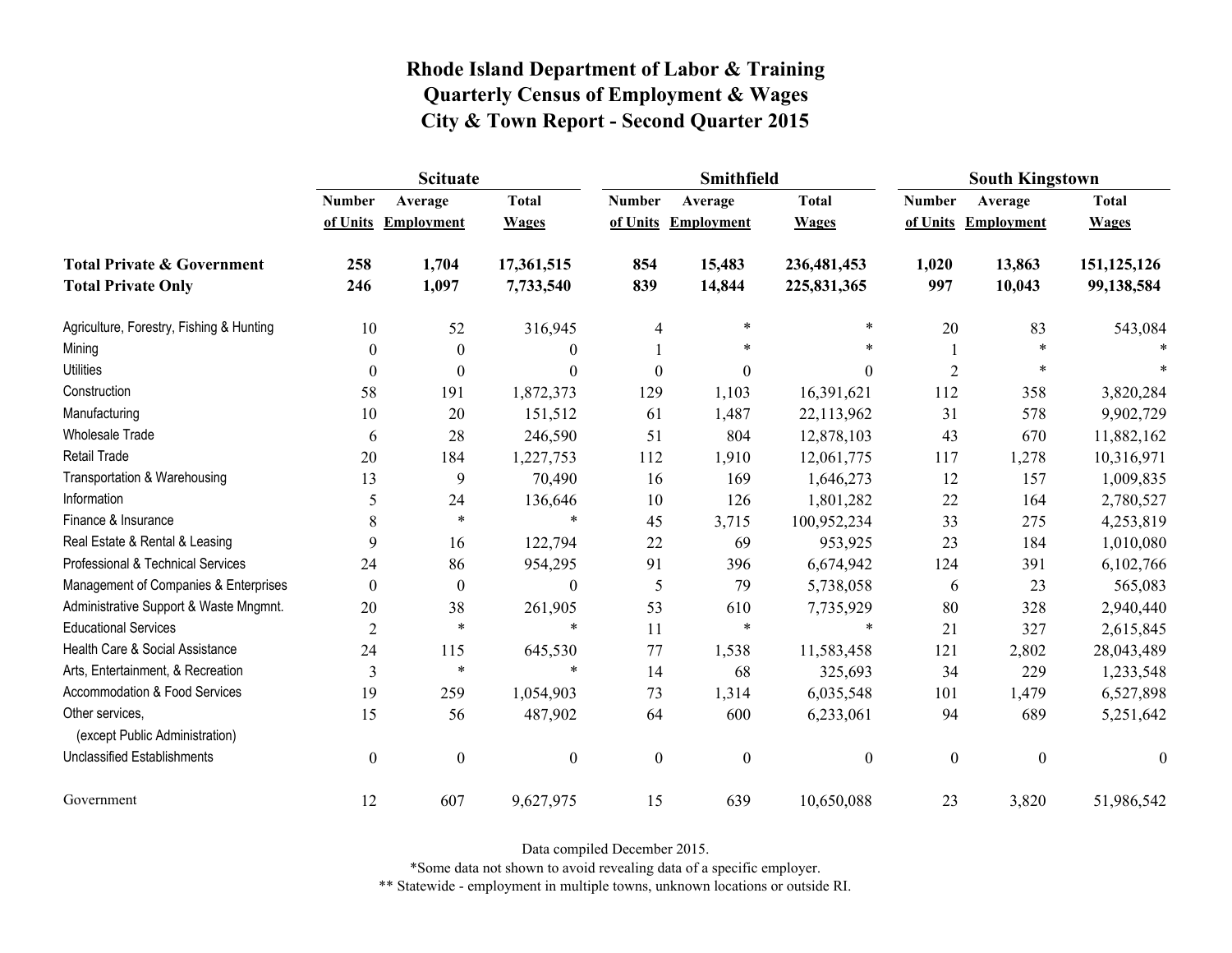|                                                   | <b>Tiverton</b>  |                   |                  |                  | Warren              |                  | Warwick          |                   |              |
|---------------------------------------------------|------------------|-------------------|------------------|------------------|---------------------|------------------|------------------|-------------------|--------------|
|                                                   | <b>Number</b>    | Average           | <b>Total</b>     | <b>Number</b>    | Average             | <b>Total</b>     | <b>Number</b>    | Average           | <b>Total</b> |
|                                                   | of Units         | <b>Employment</b> | <b>Wages</b>     |                  | of Units Employment | <b>Wages</b>     | of Units         | <b>Employment</b> | <b>Wages</b> |
| <b>Total Private &amp; Government</b>             | 355              | 2,684             | 23,454,820       | 380              | 3,595               | 31,122,477       | 3,076            | 47,211            | 508,973,050  |
| <b>Total Private Only</b>                         | 340              | 2,172             | 17,723,818       | 373              | 3,446               | 29,255,332       | 3,044            | 43,182            | 444,840,836  |
| Agriculture, Forestry, Fishing & Hunting          | 6                | 20                | 82,627           | 1                | $\ast$              | $\ast$           | 4                |                   |              |
| Mining                                            | $\boldsymbol{0}$ | $\boldsymbol{0}$  | $\theta$         | $\boldsymbol{0}$ | $\boldsymbol{0}$    | $\boldsymbol{0}$ | $\theta$         | $\theta$          | $\theta$     |
| <b>Utilities</b>                                  | 3                | $\ast$            | $\ast$           | $\boldsymbol{0}$ | $\boldsymbol{0}$    | $\theta$         | $\Omega$         | $\theta$          | $\theta$     |
| Construction                                      | 40               | 169               | 1,896,853        | 54               | 160                 | 1,593,776        | 271              | 1,978             | 27,420,981   |
| Manufacturing                                     | 13               | 82                | 586,844          | 33               | 668                 | 7,857,694        | 122              | 2,965             | 38,850,616   |
| <b>Wholesale Trade</b>                            | 18               | 83                | 1,060,925        | 17               | 111                 | 1,844,248        | 181              | 1,828             | 25,309,325   |
| <b>Retail Trade</b>                               | 53               | 548               | 5,264,750        | 42               | 293                 | 1,916,305        | 394              | 7,320             | 55,812,655   |
| Transportation & Warehousing                      | 11               | 76                | 472,870          | 5                | 149                 | 894,142          | 76               | 2,003             | 21,312,664   |
| Information                                       | $\boldsymbol{0}$ | $\boldsymbol{0}$  | $\theta$         | 5                | 32                  | 480,754          | 45               | 477               | 6,620,757    |
| Finance & Insurance                               | 13               | 55                | 785,851          | 10               | 174                 | 1,535,280        | 187              | 2,865             | 45,192,189   |
| Real Estate & Rental & Leasing                    | 5                | 6                 | 86,245           | 9                | 34                  | 258,189          | 108              | 1,073             | 10,318,421   |
| Professional & Technical Services                 | 37               | 70                | 1,112,814        | 33               | 136                 | 1,278,356        | 406              | 1,873             | 27,548,546   |
| Management of Companies & Enterprises             |                  | $\ast$            | $\ast$           | $\mathfrak{Z}$   | $\ast$              | $\ast$           | 25               | 1,354             | 27,501,730   |
| Administrative Support & Waste Mngmnt.            | 29               | 54                | 375,514          | 25               | 152                 | 949,505          | 214              | 2,290             | 18,226,812   |
| <b>Educational Services</b>                       | $\overline{4}$   | $\ast$            | $\ast$           | 5                | 57                  | 667,247          | 39               | 657               | 5,883,418    |
| Health Care & Social Assistance                   | 31               | 367               | 2,949,158        | 39               | 591                 | 5,919,728        | 386              | 8,436             | 92,703,671   |
| Arts, Entertainment, & Recreation                 | $\overline{4}$   | 28                | 57,860           | 6                | 55                  | 259,927          | 41               | 645               | 3,608,368    |
| <b>Accommodation &amp; Food Services</b>          | 30               | 460               | 1,772,413        | 43               | 636                 | 2,355,571        | 259              | 5,710             | 26,048,511   |
| Other services,<br>(except Public Administration) | 42               | 110               | 612,251          | 42               | 183                 | 1,317,979        | 286              | 1,704             | 12,458,520   |
| <b>Unclassified Establishments</b>                | $\boldsymbol{0}$ | $\boldsymbol{0}$  | $\boldsymbol{0}$ | 1                | $\ast$              | $\ast$           | $\boldsymbol{0}$ | $\boldsymbol{0}$  | $\theta$     |
| Government                                        | 15               | 512               | 5,731,002        | $\tau$           | 149                 | 1,867,145        | 32               | 4,029             | 64,132,214   |

Data compiled December 2015.

\*Some data not shown to avoid revealing data of a specific employer.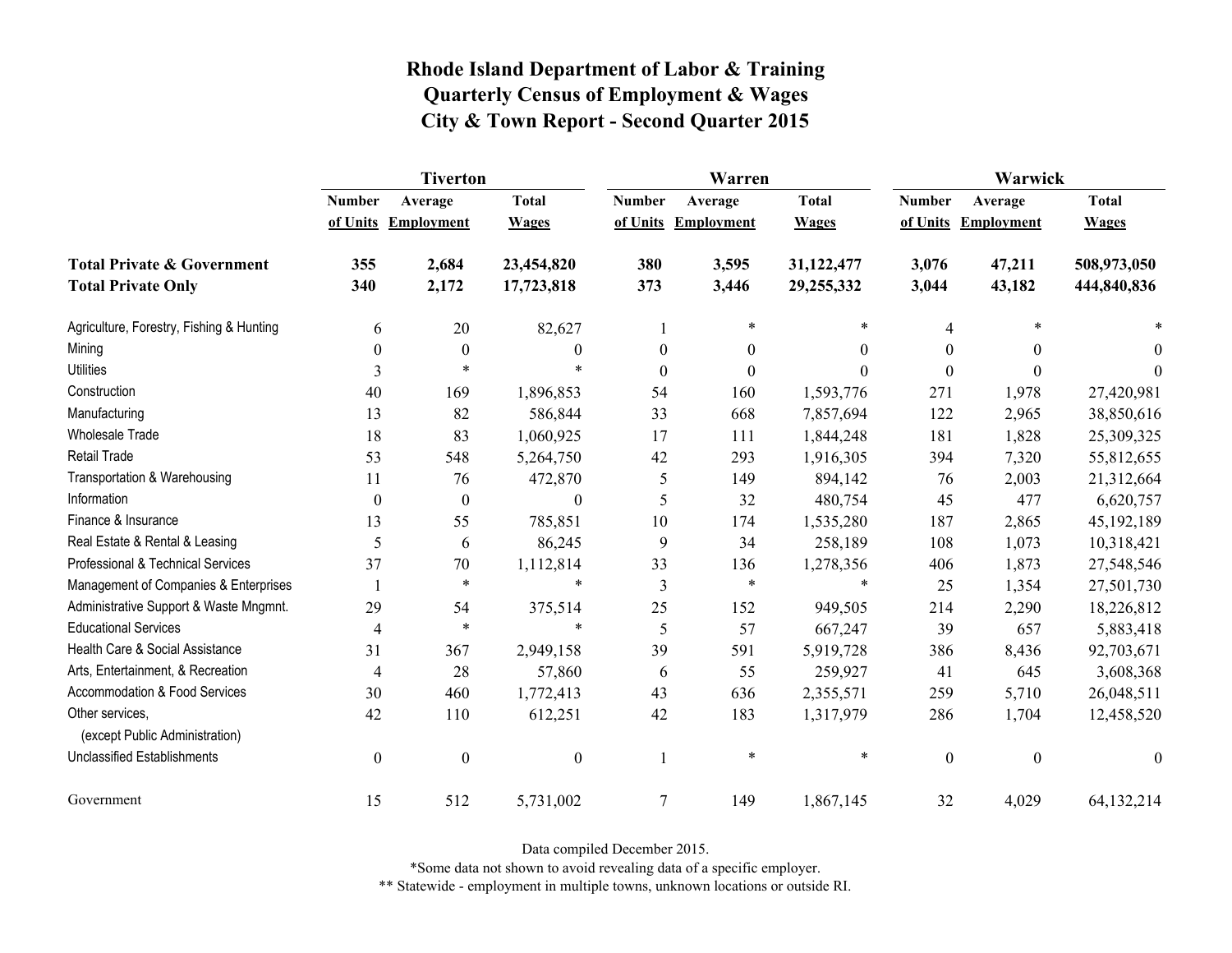|                                                   | Westerly       |                     |              |                  | <b>West Greenwich</b> |                  |                  | <b>West Warwick</b> |              |  |
|---------------------------------------------------|----------------|---------------------|--------------|------------------|-----------------------|------------------|------------------|---------------------|--------------|--|
|                                                   | <b>Number</b>  | Average             | <b>Total</b> | <b>Number</b>    | Average               | <b>Total</b>     | <b>Number</b>    | Average             | <b>Total</b> |  |
|                                                   |                | of Units Employment | <b>Wages</b> |                  | of Units Employment   | <b>Wages</b>     |                  | of Units Employment | <b>Wages</b> |  |
| <b>Total Private &amp; Government</b>             | 853            | 9,831               | 90,996,872   | 196              | 3,127                 | 78,152,299       | 582              | 7,925               | 89,882,496   |  |
| <b>Total Private Only</b>                         | 835            | 8,726               | 75,291,249   | 186              | 2,717                 | 72,662,842       | 567              | 6,768               | 72,585,542   |  |
| Agriculture, Forestry, Fishing & Hunting          | $\overline{c}$ | $\ast$              | $\ast$       |                  | $\ast$                | $\ast$           | $\boldsymbol{0}$ | $\theta$            | $\theta$     |  |
| Mining                                            |                | $\ast$              | $\ast$       |                  | $\ast$                | *                | $\theta$         |                     | $\Omega$     |  |
| <b>Utilities</b>                                  |                | $\ast$              | $\ast$       | $\boldsymbol{0}$ | $\boldsymbol{0}$      | $\Omega$         | $\boldsymbol{0}$ | $\Omega$            | $\Omega$     |  |
| Construction                                      | 87             | 299                 | 3,437,052    | 38               | 106                   | 1,105,234        | 64               | 243                 | 2,512,333    |  |
| Manufacturing                                     | 24             | 509                 | 6,591,357    | 9                | 888                   | 41,238,164       | 26               | 1,321               | 16,243,118   |  |
| Wholesale Trade                                   | 26             | 71                  | 796,961      | 13               | 276                   | 4,168,138        | 28               | 236                 | 3,214,508    |  |
| <b>Retail Trade</b>                               | 139            | 1,911               | 12,629,618   | 13               | 104                   | 601,568          | 82               | 1,036               | 9,255,813    |  |
| Transportation & Warehousing                      | 10             | 60                  | 485,393      | 7                | 218                   | 2,312,840        | 16               | 462                 | 6,041,484    |  |
| Information                                       | 14             | 123                 | 2,066,508    | 5                | $\ast$                | $\ast$           | 10               | $\ast$              |              |  |
| Finance & Insurance                               | 31             | 331                 | 5,406,919    | 5                | $\ast$                | $\ast$           | 23               | 471                 | 5,940,023    |  |
| Real Estate & Rental & Leasing                    | 26             | 79                  | 600,530      | 4                | 64                    | 974,282          | 21               | 62                  | 473,679      |  |
| Professional & Technical Services                 | 70             | 268                 | 3,321,888    | 24               | 402                   | 17,657,307       | 56               | 184                 | 2,872,220    |  |
| Management of Companies & Enterprises             | 6              | $\ast$              | $\ast$       | $\mathbf{0}$     | $\boldsymbol{0}$      | $\theta$         | 3                | $\ast$              |              |  |
| Administrative Support & Waste Mngmnt.            | 52             | 210                 | 1,601,905    | 19               | 174                   | 1,193,761        | 33               | 197                 | 1,683,937    |  |
| <b>Educational Services</b>                       | 8              | 65                  | 311,972      | 1                | $\ast$                | $\ast$           | 10               | 77                  | 411,947      |  |
| Health Care & Social Assistance                   | 109            | 1,913               | 18,335,461   | 13               | 121                   | 758,169          | 56               | 771                 | 5,900,638    |  |
| Arts, Entertainment, & Recreation                 | 35             | 516                 | 3,022,643    | $\overline{2}$   | 26                    | 134,788          | 10               | 39                  | 169,872      |  |
| <b>Accommodation &amp; Food Services</b>          | 111            | 1,712               | 8,211,483    | 18               | 238                   | 1,052,832        | 65               | 690                 | 2,717,406    |  |
| Other services,<br>(except Public Administration) | 82             | 313                 | 1,938,281    | 13               | 27                    | 163,029          | 64               | 290                 | 2,063,997    |  |
| <b>Unclassified Establishments</b>                |                | $\ast$              | $\ast$       | $\boldsymbol{0}$ | $\boldsymbol{0}$      | $\boldsymbol{0}$ | $\boldsymbol{0}$ | $\boldsymbol{0}$    | $\theta$     |  |
| Government                                        | 18             | 1,105               | 15,705,623   | 10               | 410                   | 5,489,457        | 15               | 1,157               | 17,296,954   |  |

Data compiled December 2015.

\*Some data not shown to avoid revealing data of a specific employer.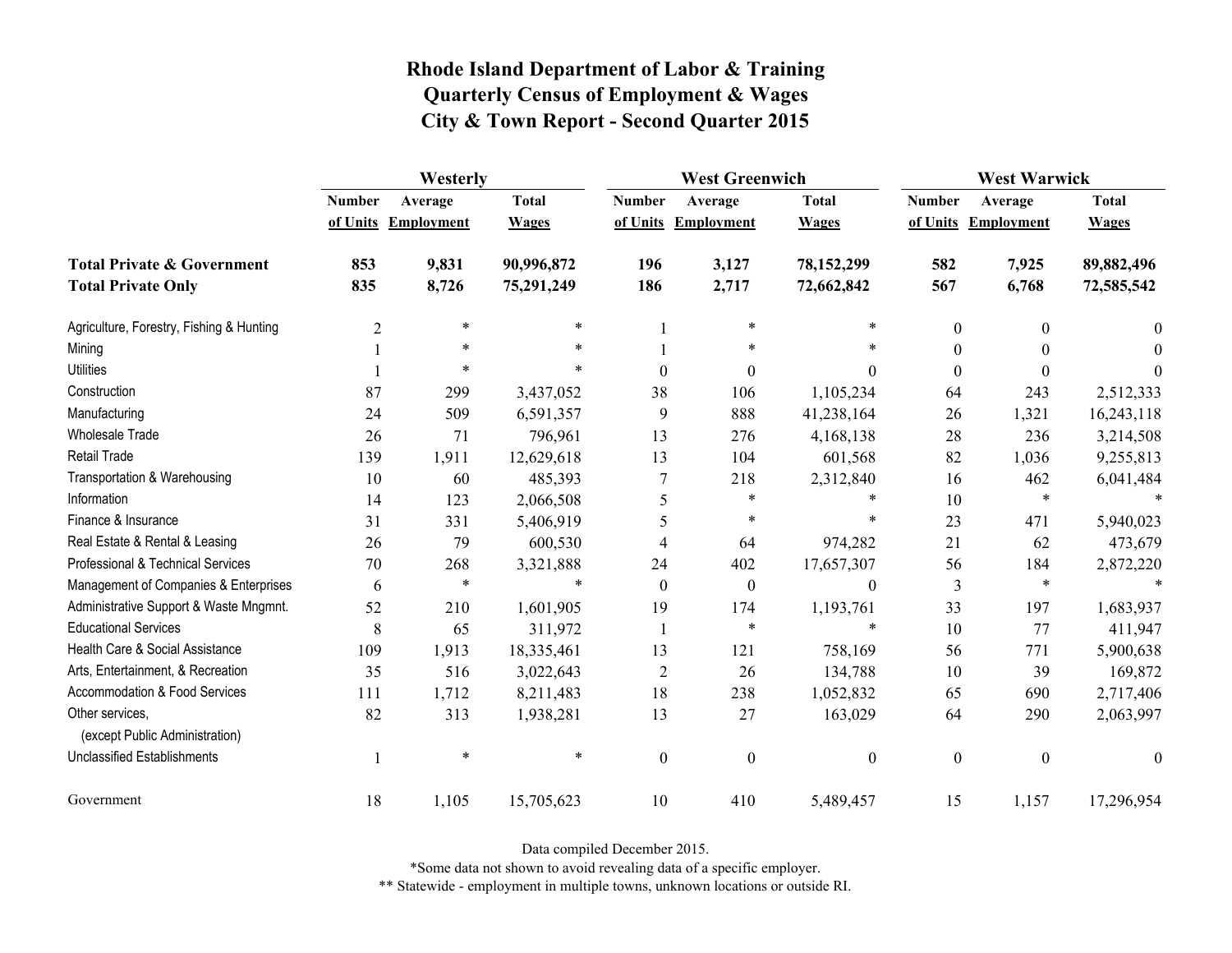|                                                   |                  | Woonsocket        |                  | Statewide **  |                     |              |  |
|---------------------------------------------------|------------------|-------------------|------------------|---------------|---------------------|--------------|--|
|                                                   | <b>Number</b>    | Average           | <b>Total</b>     | <b>Number</b> | Average             | <b>Total</b> |  |
|                                                   | of Units         | <b>Employment</b> | <b>Wages</b>     |               | of Units Employment | <b>Wages</b> |  |
| <b>Total Private &amp; Government</b>             | 867              | 14,895            | 249,226,520      | 4,489         | 10,504              | 180,218,595  |  |
| <b>Total Private Only</b>                         | 848              | 13,326            | 227,896,971      | 4,474         | 10,394              | 178,129,093  |  |
| Agriculture, Forestry, Fishing & Hunting          | $\boldsymbol{0}$ | $\boldsymbol{0}$  | $\boldsymbol{0}$ | $2*$          | $\ast$              |              |  |
| Mining                                            | $\boldsymbol{0}$ | $\boldsymbol{0}$  | $\boldsymbol{0}$ | $1 *$         | *                   |              |  |
| <b>Utilities</b>                                  | $\overline{2}$   | $\ast$            | *                | 6             | $\ast$              | $\ast$       |  |
| Construction                                      | 62               | 386               | 4,600,155        | 301           | 690                 | 9,805,156    |  |
| Manufacturing                                     | 54               | 973               | 10,895,687       | 63            | 130                 | 1,943,863    |  |
| <b>Wholesale Trade</b>                            | 38               | 459               | 9,282,750        | 1,383         | 2,297               | 55,937,183   |  |
| Retail Trade                                      | 108              | 1,293             | 11,100,824       | 134           | 340                 | 4,579,144    |  |
| Transportation & Warehousing                      | 16               | $\ast$            | $\ast$           | 52            | 124                 | 1,684,608    |  |
| Information                                       | 10               | 41                | 309,520          | 256           | 447                 | 9,219,351    |  |
| Finance & Insurance                               | 27               | 175               | 1,971,485        | 204           | 570                 | 12,573,430   |  |
| Real Estate & Rental & Leasing                    | 30               | 109               | 1,424,177        | 41            | 149                 | 1,604,103    |  |
| Professional & Technical Services                 | 117              | 500               | 9,680,185        | 838           | 1,782               | 36,676,289   |  |
| Management of Companies & Enterprises             | 14               | $\ast$            | $\ast$           | 58            | 228                 | 4,438,470    |  |
| Administrative Support & Waste Mngmnt.            | 42               | 384               | 4,017,856        | 543           | 2,294               | 25,167,066   |  |
| <b>Educational Services</b>                       | 11               | 323               | 2,650,260        | 101           | 168                 | 1,668,876    |  |
| Health Care & Social Assistance                   | 127              | 4,004             | 36,970,627       | 100           | 419                 | 5,611,931    |  |
| Arts, Entertainment, & Recreation                 | 10               | 121               | 640,760          | 26            | 43                  | 482,453      |  |
| Accommodation & Food Services                     | 93               | 1,099             | 4,809,234        | 52            | 336                 | 1,647,716    |  |
| Other services,<br>(except Public Administration) | 87               | 315               | 1,946,586        | 128           | 225                 | 2,908,392    |  |
| <b>Unclassified Establishments</b>                | $\boldsymbol{0}$ | $\boldsymbol{0}$  | $\boldsymbol{0}$ | 185           | 145                 | 2,090,077    |  |
| Government                                        | 19               | 1,569             | 21,329,549       | 15            | 110                 | 2,089,502    |  |

Data compiled December 2015.

\*Some data not shown to avoid revealing data of a specific employer.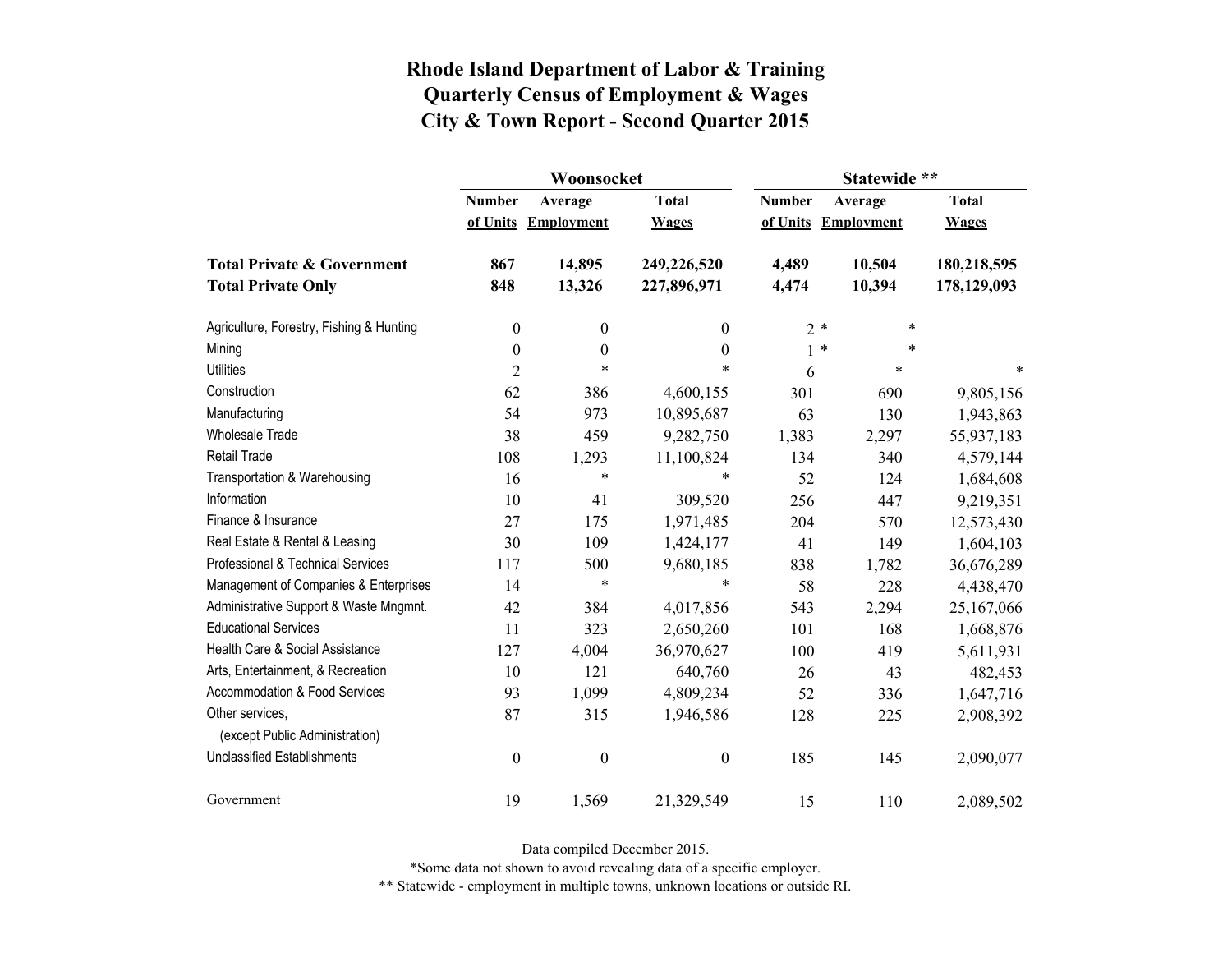|                                                   | <b>Bristol County</b> |                   |              |               | <b>Kent County</b> |              |                  | <b>Newport County</b> |                  |  |
|---------------------------------------------------|-----------------------|-------------------|--------------|---------------|--------------------|--------------|------------------|-----------------------|------------------|--|
|                                                   | <b>Number</b>         | Average           | <b>Total</b> | <b>Number</b> | Average            | <b>Total</b> | <b>Number</b>    | Average               | <b>Total</b>     |  |
|                                                   | of Units              | <b>Employment</b> | <b>Wages</b> | of Units      | Employment         | <b>Wages</b> | of Units         | <b>Employment</b>     | <b>Wages</b>     |  |
| <b>Total Private &amp; Government</b>             | 1,440                 | 13,955            | 143,799,432  | 5,323         | 74,254             | 831,330,357  | 3,263            | 39,474                | 441,294,824      |  |
| <b>Total Private Only</b>                         | 1,406                 | 11,859            | 111,728,868  | 5,234         | 66,621             | 719,787,213  | 3,163            | 31,833                | 318,041,541      |  |
| Agriculture, Forestry, Fishing & Hunting          | 4                     | $\overline{4}$    | 19,985       | 9             | 42                 | 193,281      | 40               | 211                   | 1,557,962        |  |
| Mining                                            | $\theta$              | $\boldsymbol{0}$  | $\mathbf{0}$ |               | $\ast$             | $\ast$       | $\overline{2}$   | $\ast$                |                  |  |
| <b>Utilities</b>                                  |                       | $\ast$            | $\ast$       |               | $\ast$             | $\ast$       | 5                | 50                    | 1,202,954        |  |
| Construction                                      | 180                   | 640               | 7,038,685    | 530           | 2,920              | 38,565,241   | 311              | 1,511                 | 18,278,520       |  |
| Manufacturing                                     | 98                    | 1,616             | 18,507,796   | 224           | 6,038              | 109,126,905  | 84               | 2,203                 | 43,697,760       |  |
| Wholesale Trade                                   | 75                    | 302               | 5,645,856    | 301           | 2,757              | 40,670,529   | 116              | 480                   | 6,954,283        |  |
| <b>Retail Trade</b>                               | 126                   | 1,181             | 8,257,906    | 649           | 11,007             | 84,715,952   | 432              | 4,150                 | 30,146,440       |  |
| Transportation & Warehousing                      | 12                    | 157               | 1,004,809    | 109           | 2,917              | 31,071,839   | 73               | 572                   | 4,388,863        |  |
| Information                                       | 27                    | 88                | 1,518,805    | 91            | 1,141              | 19,334,524   | 60               | 552                   | 8,085,147        |  |
| Finance & Insurance                               | 57                    | 518               | 5,846,316    | 291           | 3,713              | 57,243,482   | 116              | 958                   | 17,261,141       |  |
| Real Estate & Rental & Leasing                    | 35                    | 127               | 1,286,523    | 184           | 1,367              | 13,670,290   | 122              | 632                   | 6,104,509        |  |
| Professional & Technical Services                 | 156                   | 433               | 6,341,605    | 665           | 3,565              | 64,339,429   | 431              | 3,017                 | 50,449,606       |  |
| Management of Companies & Enterprises             | 11                    | 61                | 1,690,873    | 38            | 1,661              | 32,785,046   | 22               | 507                   | 7,228,982        |  |
| Administrative Support & Waste Mngmnt.            | 86                    | 417               | 3,112,210    | 367           | 3,257              | 26,398,242   | 239              | 1,006                 | 8,683,593        |  |
| <b>Educational Services</b>                       | 32                    | 1,550             | 20,973,492   | 77            | 1,649              | 15,189,854   | 57               | 1,207                 | 14, 138, 225     |  |
| Health Care & Social Assistance                   | 155                   | 1,920             | 16,470,324   | 651           | 12,166             | 123,998,049  | 250              | 4,356                 | 39, 372, 475     |  |
| Arts, Entertainment, & Recreation                 | 35                    | 422               | 3,114,920    | 70            | 862                | 4,673,359    | 90               | 1,408                 | 9,673,776        |  |
| Accommodation & Food Services                     | 126                   | 1,710             | 6,794,772    | 464           | 8,911              | 39,071,840   | 363              | 7,268                 | 37,879,481       |  |
| Other services,<br>(except Public Administration) | 189                   | 710               | 4,098,991    | 511           | 2,644              | 18,388,735   | 350              | 1,737                 | 12,885,996       |  |
| Unclassified Establishments                       |                       | $\ast$            | $\ast$       |               | $\ast$             | $\ast$       | $\boldsymbol{0}$ | $\boldsymbol{0}$      | $\boldsymbol{0}$ |  |
| Government                                        | 34                    | 2,096             | 32,070,564   | 89            | 7,635              | 111,543,144  | 100              | 7,642                 | 123,253,283      |  |

Data compiled December 2015.

\*Some data not shown to avoid revealing data of a specific employer.